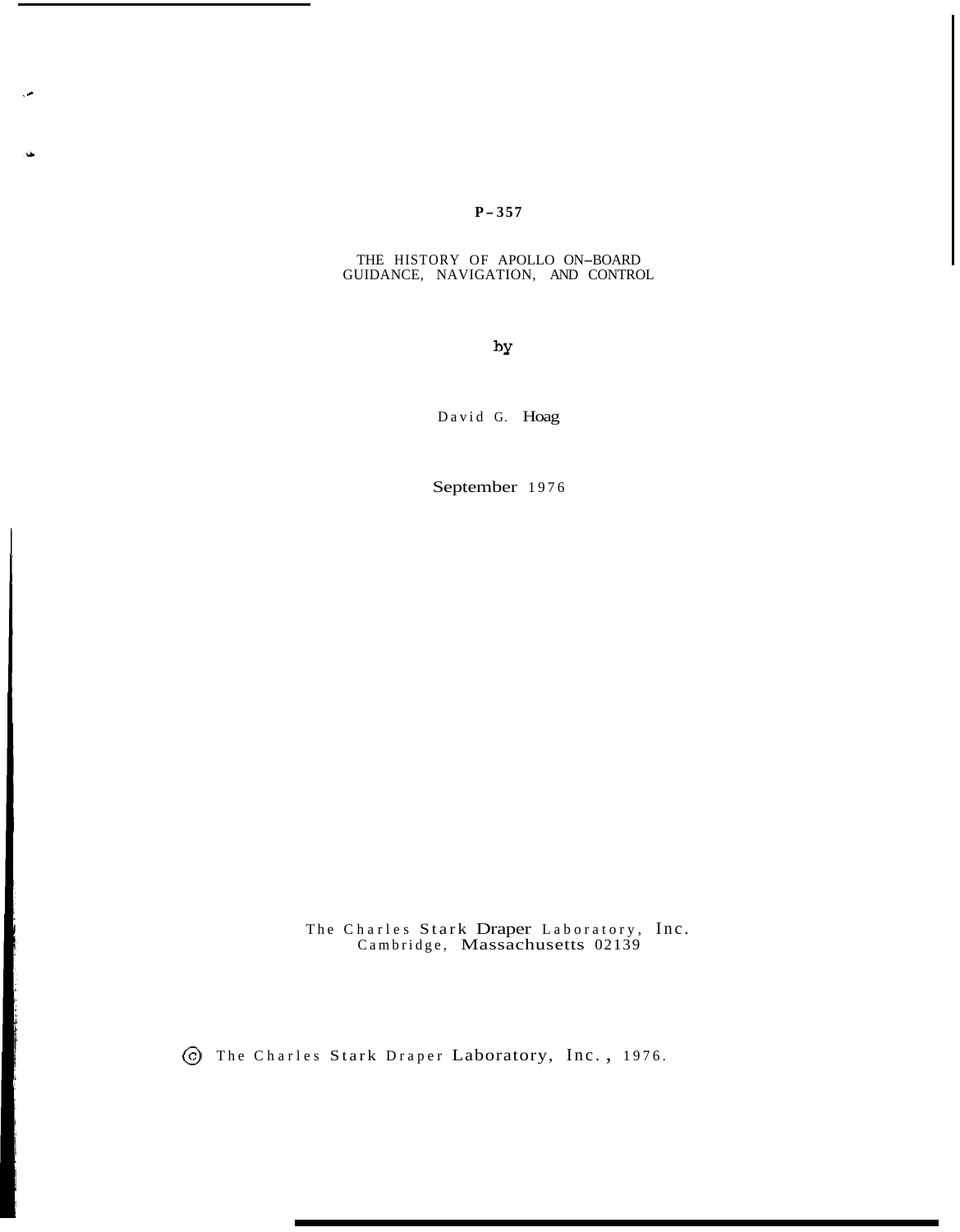the solar pressure force on adjustable sun vanes to drive the average speed of these wheels toward zero. Overall autonomous operation was managed on-board by a small general purpose digital computer configured by its designer, Dr. Raymond Alonso, for very low power drain except at the occasional times needing fast computation speed. A special feature of this computer was the pre-wired, read-only memory called a core rope, a configuration of particularly high storage density requiring only one magnetic core per word of memory.

**A** four volume report of this work was published in July, 1959, and presented to the Air Force Sponsors. However, since the Air Force was disengaging from civilian space development, endeavors to interest NASA were undertaken. Dr. H. Guyford Stever, then an MIT professor, arranged a presentation with Dr. Hugh Dryden, NASA Deputy Administrator, which took place on September 15.\* On November 10, NASA sent a letter of intent to contract the Instrumentation Laboratory for a \$50,000 study to start immediately. The stated purpose was that this study would contribute to the efforts of NASA's Jet Propulsion Laboratory in conducting unmanned space missions to Mars, Venus, and the Earth's moon scheduled in Vega and Centaur missions in the next few years. A relationship between MIT and JPL did not evolve. JPL's approach to these deep space missions involved close ground base control with their large antenna tracking and telemetry systems, considerably different from the onboard self sufficiency method which the MIT group advocated and could best support.

*c* 

The Instrumentation Laboratory report on the NASA study appeared in four volumes in April, 1960. It described the design of a **35** kg pod comprising a self contained guidance, navigation and control system intended for mounting on Centaur vehicles to support a variety of space missions. A space sextant, similar to but improved over the Mars probe study, was to make the autonomous navigation measurements. Two single axis gyros and an accelerometer were part of the design for angle and velocity change measurement. **A** wide ranging examination of deep space trajectory studies was reported by Laning and Battin to show needed injection velocities, transfer times, and target planet approach paths. A variable time- of- arrival guidance scheme was formulated by Battin to

<sup>\*</sup> Dryden did not hear their talks. The MIT Laboratory team was up- staged by the presence of Premier Kruschev that day visiting in Washington.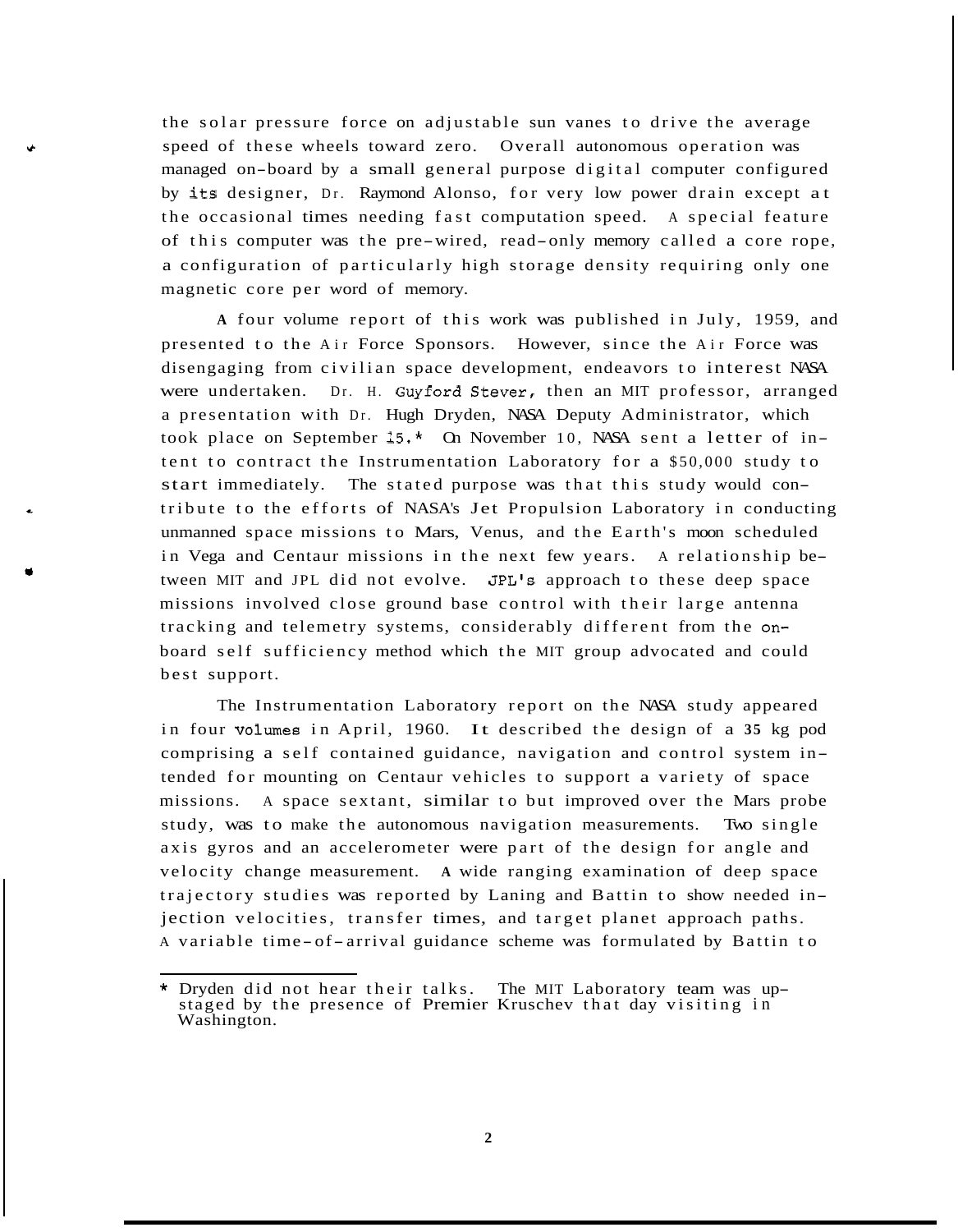improve the maneuver fuel use. He also worked out strategies for optimum navigation measurement schedules with the sextant. Other features showed the development of ideas started in the Mars probe. Particularly the configuration of the digital computer was refined by Alonso and Laning .

#### Early Apollo

*J* 

The inability of the MIT Instrumentation Laboratory team and its ideas to find a place in the unmanned deep space missions continued through the summer of 1960. In November, Dr. C. S. Draper, Director of the Instrumentation Laboratory, had conversations about this and about possible participation in manned space missions with Dr. Harry J. Goett, Director of NASA's Goddard Laboratories and Chairman of the NASA Research Steering Committee on Manned Space Flight.

The manned lunar mission had been under NASA consideration for some time and was being examined by Goett's committee. The Space Task Group at NASA's Langley Research Center formed in October, 1958, was working on Project Mercury but was by this time considerably involved in the proposed moon mission. The name Apollo was announced in July, 1960, and in August NASA stated its intent to fund six month feasibility study contracts which were later in the year awarded to General Dynamics/ Convair, General Electric Company, and The Martin Company.

After the Draper and Goett conversation, a meeting at Goddard was held November **22,** 1960, to discuss a six month \$100,000 contract with the Instrumentation Laboratory for an Apollo study and preliminary design. The details were proposed by Trageser at MIT and Robert G. Chilton, of the Space Task Group at Langley. **A** technical proposal was submitted on December **23,** and the contract started in February.

Trageser and Chilton developed the basic configuration of the proposed trial design which prevailed throughout the program. They determined the system should consist of a general purpose digital computer, a space sextant, an inertial guidance unit (gyro stable platform with accelerometers) , a control and display console for the astronauts, and supporting electronics. The inflight autonomy of the earlier Air Force and NASA studies seemed appropriate to the manned mission, particularly since some urged that the mission should not be vulnerable to interference from hostile countries. It was judged important to utilize the man in carrying out his complex mission rather than merely to bring him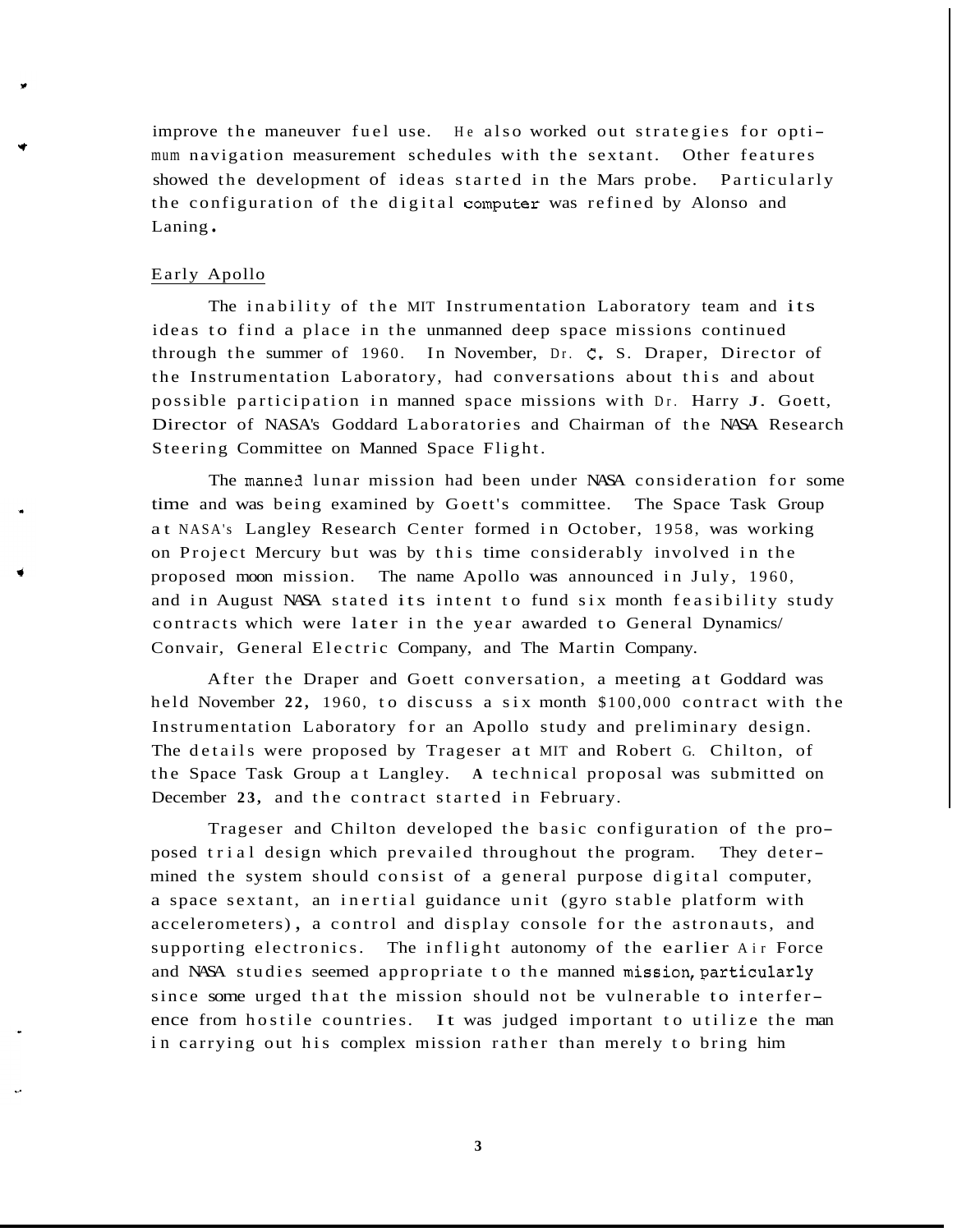along for the ride. In addition, a certain value to self- contained capability was envisioned for future deep space programs for other reasons: First, the finite electromagnetic signal transmission time makes fast responding ground remote control impossible. Second, it was envisioned that the country would eventually have many missions underway at the same time and it was important *to* avoid saturation of the large expensive ground stations.

**P** 

.

**4** 

The initial Apollo contract at the Instrumentation Laboratory studied certain navigation measurements easily made by a human such as the timing of star occulations by the moon and earth during the circumlunar voyage. Of significant importance, however, Battin devised a generalized recursive navigation formulation to incorporate each navigation measurement of any type as it was made, such as the star occulatation or a sextant measurement, *so* as to update and improve in an optimum least squares sense the estimate of spacecraft position and velocity. Several navigation measurement schemes were formulated as experiments in hopes that they could be studied and verified by the astronauts soon to fly in Mercury.

Organization of the various NASA centers on Apollo was underway in November 1960, in Apollo Technical Liaison Groups coordinated by Charles J. Donlan of the Space Task Group. The Guidance and Control Technical Liaison Group *first* met in January 1961 under Richard Carley of the Space Task Group. The contract then being negotiated with the MIT Instrumentation Laboratory in the guidance and control area was acknowledged as needed to augment the Convair, General Electric, and Martin feasibility studies. At the second meeting in April 1961 this group started work on the preparation of the guidance, navigation, and control specifications for the Apollo spacecraft.

The following month on May **25,** 1961, President Kennedy in a special message to Congress urged the nation to "commit itself to achieving the goal, before this decade is out, of landing a man on the moon..."

With the impetus of the presidential challenge, the efforts at the Instrumentation Laboratory changed character. The role the Laboratory would play depended not only on its earlier space studies but also the fact that another team was in place at the Laboratory, which had just accomplished a similar task to develop the Navy's Polaris missile guidance system on an extremely tight schedule. Ralph Ragan, who led that effort, immediately joined with Trageser, to work with Chilton to define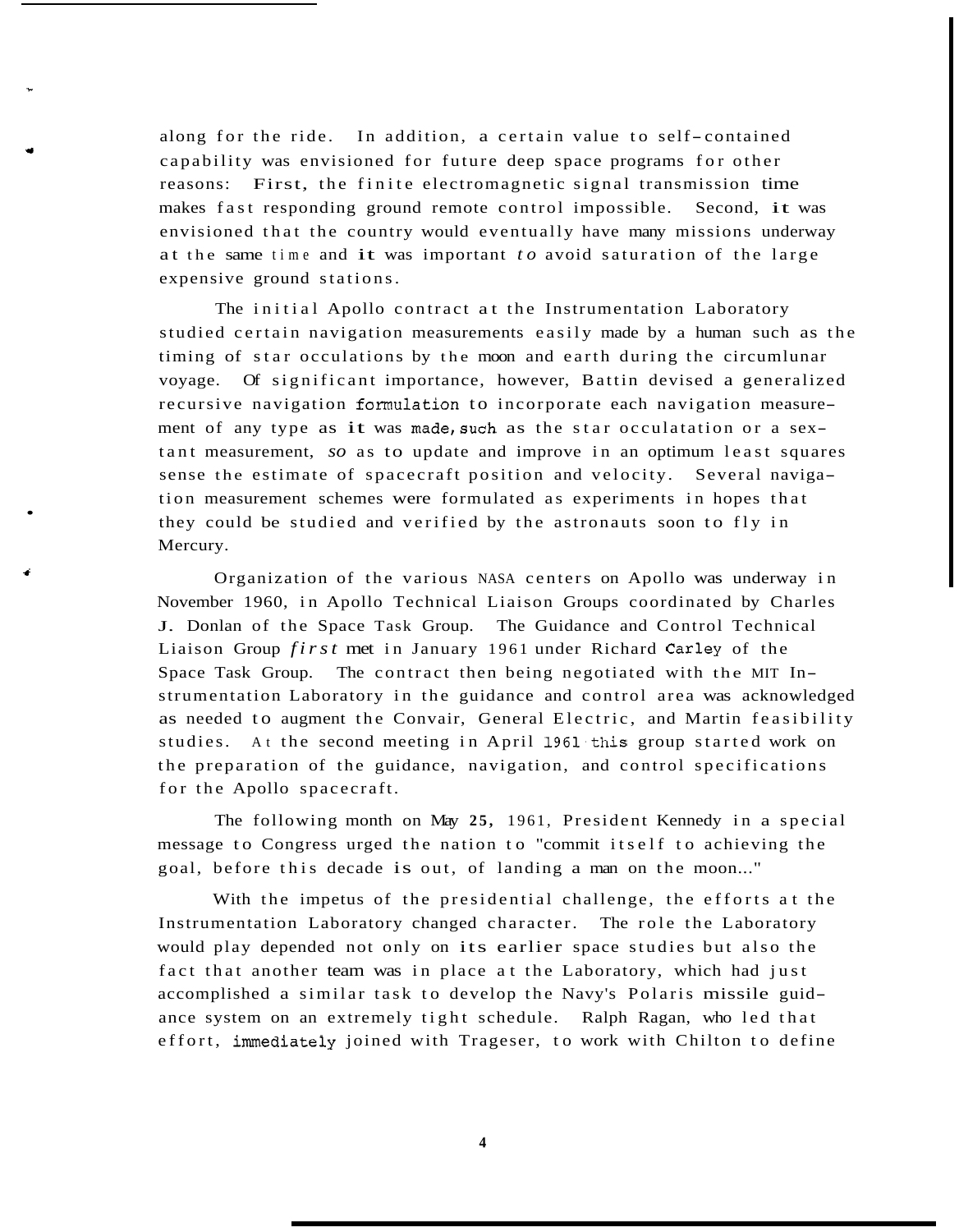an Apollo guidance, navigation, and control system to support a flight test as early as 1963. By July 1961, a task statement had been written and on August 10, by letter, NASA contracted the Laboratory for the first year's development of the Apollo guidance and navigation system. This was the first major Apollo contract awarded by NASA. The early start was justified by the central role this function would necessarily have. Key personnel from the Laboratory's Polaris Team joined Trageser who was named by Dr. Draper as Director of Project Apollo. Ragan became Operations Director, and David Hoag, having been Technical Director of Polaris became Technical Director of Apollo.

That same August, James Webb, NASA Administrator, invited Dr. Draper and members of the Instrumentation Laboratory Apollo Team to Washington for discussions. The meeting took place on the 31st at NASA Headquarters and continued at Webb's house for dinner that evening. In acknowledging the difficulty of guiding the lunar mission, two things concerned Webb. First he wanted to know when the guidance system could be ready. Draper provided the accurate forecast: "You'll have it when you need it." Second, he wanted assurances that the equipment would really work. In reply, Draper volunteered to make the first flight and run the system himself. Hardly anyone doubted his sincerity and in letters to NASA officials he repeatedly reminded them of his long experience of over 30 years in instrumentation design, as a pilot, and as a flight engineer. It was Draper's contention that although he himself was both a pilot and an engineer, it would be easier to train an engineer to be a pilot than to train a pilot in the necessary engineering.

The early conceptual work on the guidance and navigation proceeded rapidly. Trageser, Chilton, and Battin had worked out the overall configuration which was to hold to the end. The many maneuvers both in orientation and in translation would require a full three axis inertial measurement unit with gyros and accelerometers. An optical system would be needed to align the inertial system periodically to the stars. The optical system was also necessary to make navigation measurements in a sextant configuration by observing the direction of the earth and moon against the background stars. A general purpose digital computer was required to handle all the data. And an arrangement of display and controls for the astronaut to operate the system would be needed. Considerable extension of navigation and guidance theory, trajectory analysis, phenominological and human limitations to visual sightings of celestial objects, electronic packaging options, materials characteristics,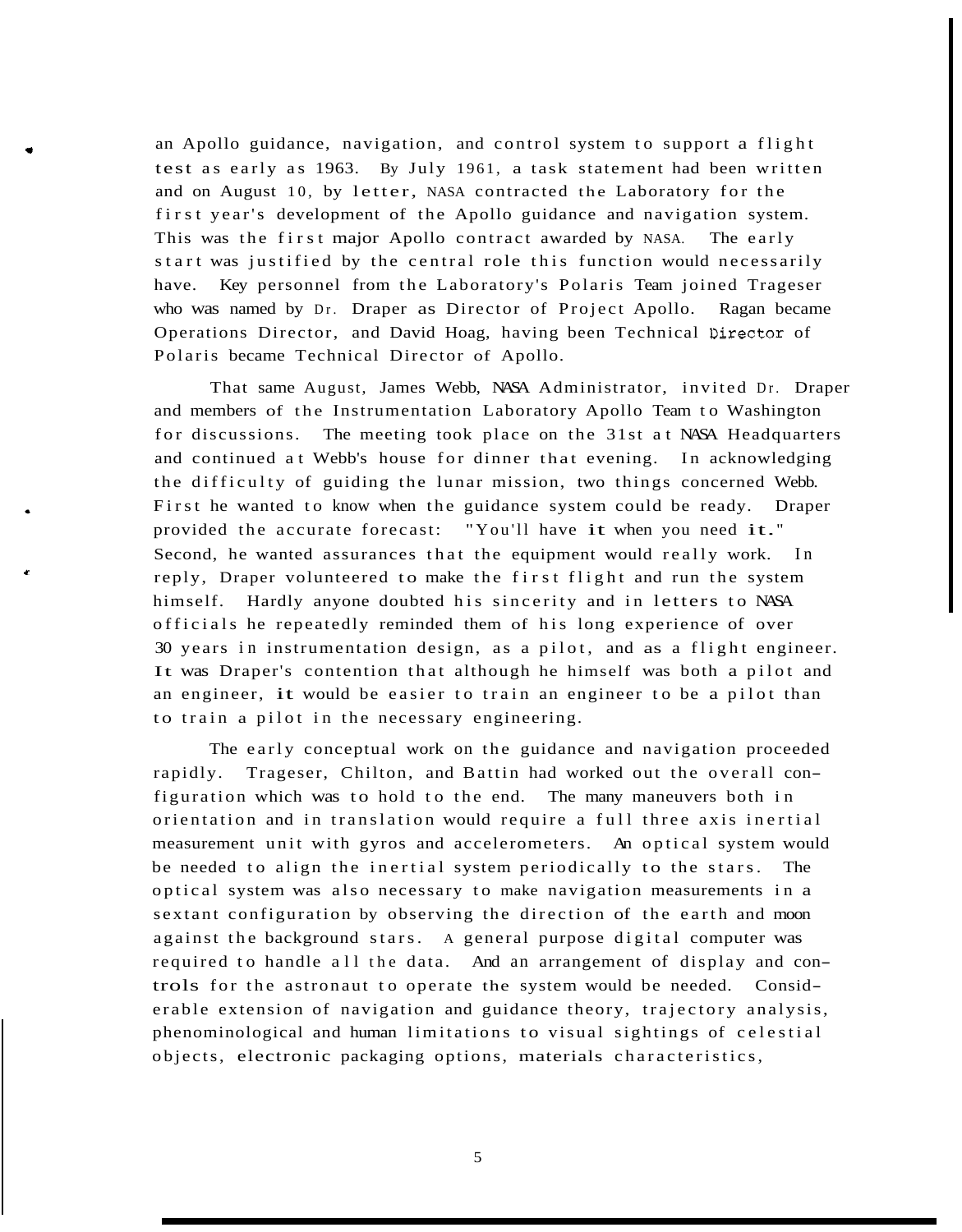reliability and quality assurance procedures, and management methods all were identified for early study.

It was recognized from the start that the Instrumentation Laboratory would utilize industrial support contractors to augment its engineering team and to produce the designs coming from the engineers. This followed the successful pattern utilized in the development of the Polaris missile guidance system.

Meanwhile, NASA started the procurement process for the Spacecraft Principal Contractor. The request for proposal was issued on July **28,**  1961. North American Aviation was selected on November 29 for the Apollo Command Module, Service Module, and boost vehicle adapter. Their contract excluded the guidance and navigation which was to be government furnished by the Industrial Support contractors of the Instrumentation Laboratory.

In early 1962 briefings to industry were made for the industrial support to the Instrumentation Laboratory  $\epsilon$  or the guidance and navigation systems. Twenty-one bidders responded and three awards were made on May **8.** A.C. Spark Plug Division, of General Motors, was given responsibility for the production of the inertial system, ground support equipment, and systems integration, assembly, and test. Kollsman Instrument Corporation was the industrial support for the optical subsystems, and Raytheon for the computer. Earlier, A.C. Spark Plug Division had been selected for the gyro production and Sperry for the accelerometer production, both to the Instrumentation Laboratory designs €or these inertial systems components.

During this early 1962 period, the mission and its hardware were being further defined by NASA, North American Aviation, and the Instrumentation Laboratory. The Space Task Group had evolved into the Manned Spacecraft Center the previous October, and the selection of the Houston, Texas, site for the new center had been made. The Apollo Spacecraft Program Office was formed and managed by Charles Frick and Robert Piland. But a great controversy was underway, which had strong implications on the whole design process.

The existing mission plan included two large Saturn booster launches from earth, with an orbital rendezvous to assemble in earth orbit a large spacecraft for the lunar trip. This spacecraft would then be injected to the moon and would in its entirety land the three astronauts in the command module on the lunar surface using the propulsion of a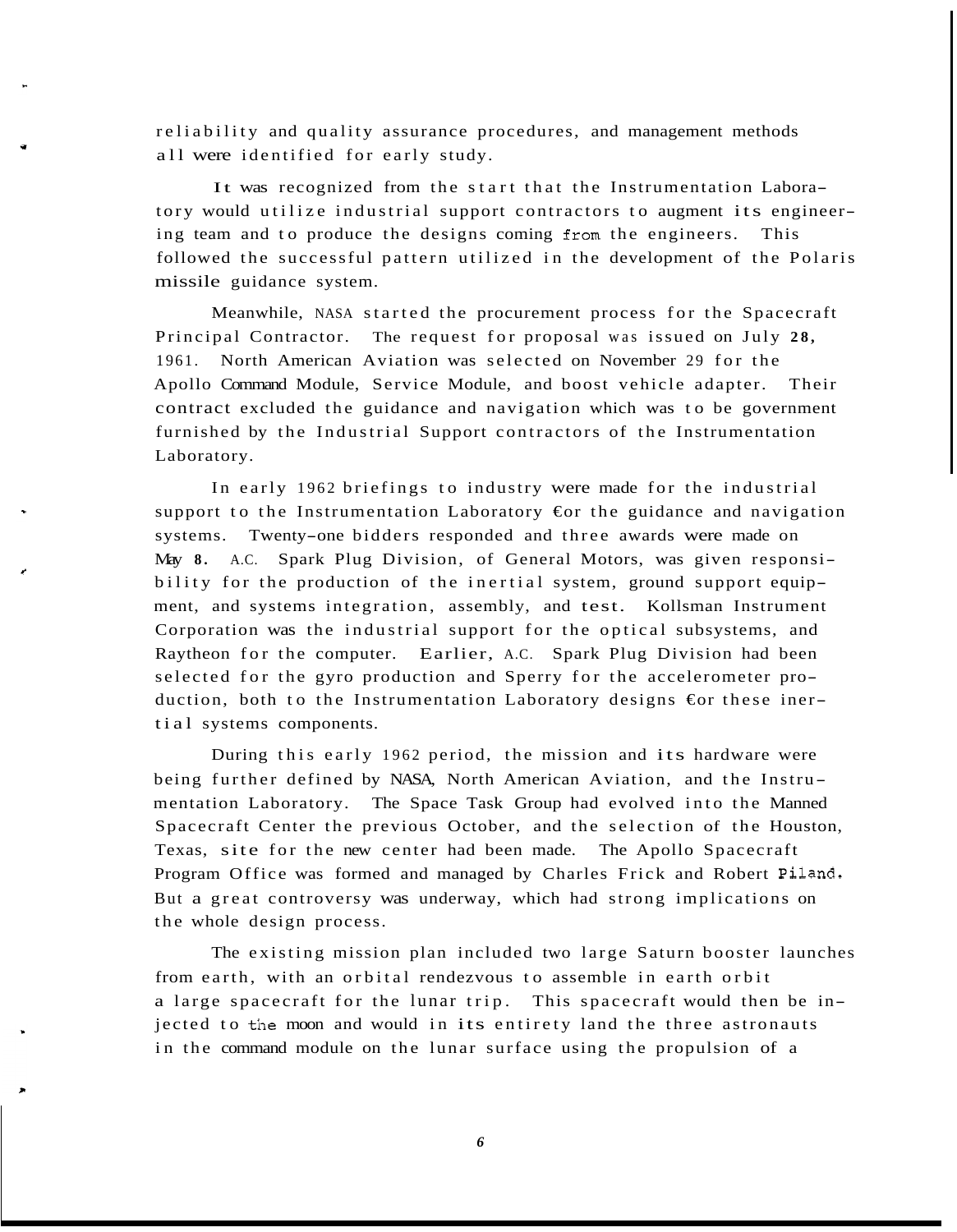large lunar landing stage. The guidance and navigation of this maneuver being studied at MIT incorporated a large periscope-range-finder *so* that an astronaut could view the lunar surface during maneuvers as he landed in the awkward position 25 meters up on top of the stacked spacecraft. The lunar landing stage would be left on the surface for the return; the Command Module being lifted on the ascent and return by the Service Module propulsion.

The alternate mission configuration, called Lunar Orbit Rendezvous, had been discussed for some time, particularly by John Houbolt and his colleagues at Langley. In this case, a single Saturn launch would inject a smaller spacecraft assembly towards the moon which included a relatively small Lunar Excursion Module for the actual landing, leaving the Command and Service Modules in lunar orbit. The return, of course, rquired a rendezvous in lunar orbit, which was considered by the critics of this scheme as particularly difficult and dangerous.

Finally in June 1962, the decision was made by NASA in favor of the lunar orbit rendezvous mission with its real advantages in weight and expense. The procurement process for the Lunar Landing Module was initiated in July and on November **7** Grumman Aircraft Engineering Corporation was chosen to design and build the Lunar Excursion Module.

With this, the Instrumentation Laboratory and the industrial support contractor tasks **were** expanded to include the guidance and navigation for the Lunar Module. Two additional guidance and navigation sensors would be required, however, which were assigned to Grumman. They were the landing radar, measuring the altitude and velocity of the Lunar Module with respect to the lunar surface, and the rendezvous radar to track a transponder on the Command Service Module to provide relative direction and range. Specifications for these radars were written by the Instrumentation Laboratory since the signals were to be used by the guidance and navigation computer in the Lunar Module.

It had been decided somewhat earlier that the first flight test, being scheduled for earth orbit exercises starting in the fall of 1963, and soon to be rescheduled to 1965, could not be met with a full guidance and navigation design capable of a lunar landing mission. For this reason, a Block I design was identified for the guidance and navigation equipment to support the first earth orbital flights. **A** Block I1 design was to follow for the later lunar flights. With the engineering help of the industrial support contractors, the Instrumentation Laboratory started design releases of production drawings for manufacture in July 1962, using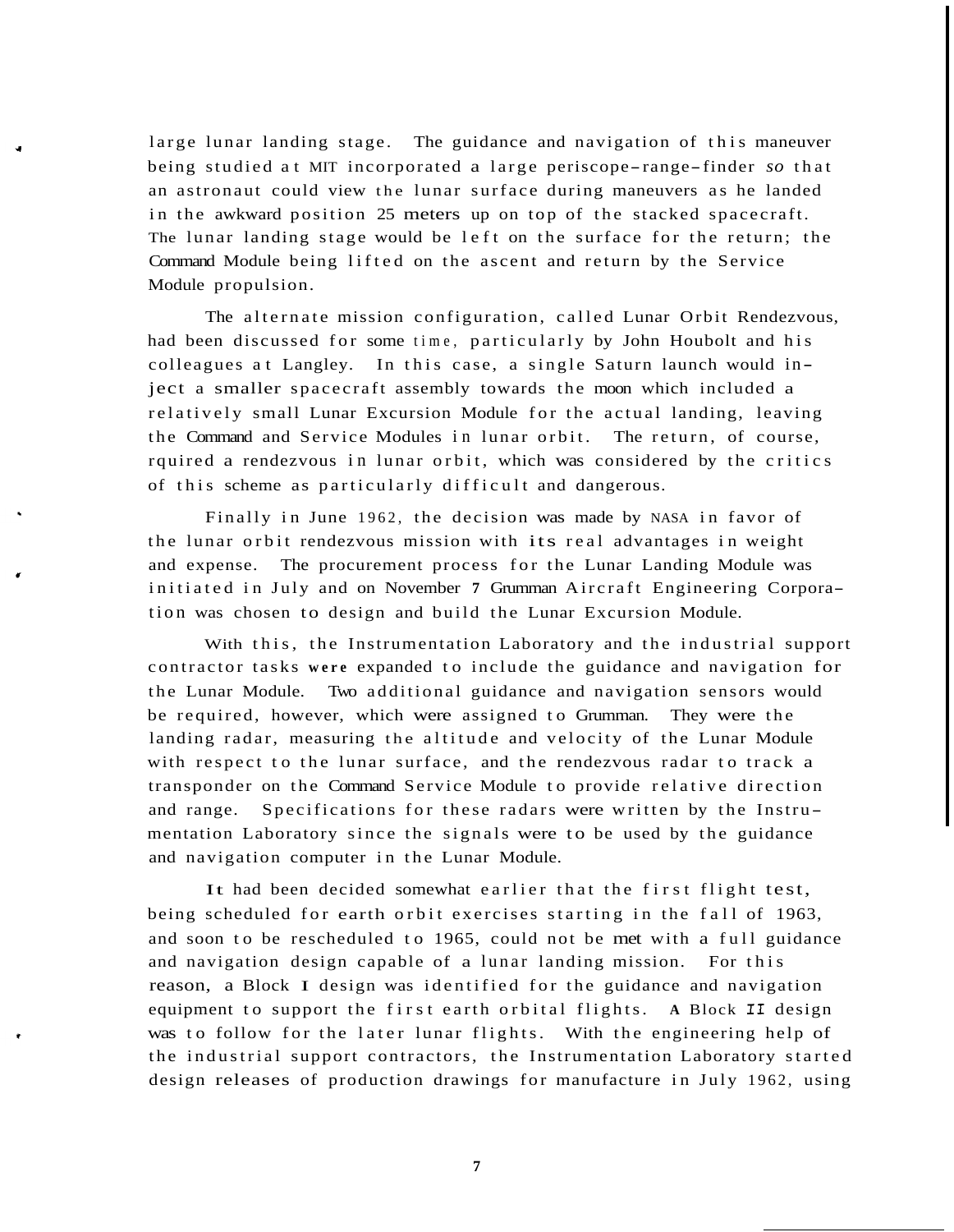a formal design review, release, and revision procedure which was followed throughout the program. (The last design release numbered **38,868**: was made in **1975** to provide'the erasable memory load for the guidance and navigation computer in the last Command Module used to rendezvous with the Soviet Cosmonauts in the Apollo-Soyez mission.)

# Hardware Design

The decisions that were being made early and rapidly for the guid-. ance and navigation system were to have a lasting impact on the Apollo Program from the point of view of mission design.

The inertial measurement unit borrowed its technology heavily from the Polaris missile guidance experience at the Laboratory. John Miller assembled a Laboratory team and was supported by A.C. Spark Plug in the inertial system design. The mechanical design was undertaken by John Nugent, who had done that work for Polaris. In order to simplify the design considerably and to achieve more accuracy in the alignment to the stars, the inertial measurement unit was provided with only three degrees of freedom in its gimbals, although four gimbals would have permitted unlimited all-attitude freedom, With the natural choices for aligning the system for flight, only some unusual attitudes of the spacecraft would put the gimbals into lock where the alignment would be lost. The resulting constraint in the design irritated the astronauts, although, in retrospect, they had no particular trouble with the attitude limitations during missions,

It was the stellar alignment of the inertial measurement unit which made this design significantly different from that of the Polaris system which was erected with gravity and gyrocompass action.

The Apollo unit needed precision angle readout to the computer for each gimbal angle which would be compared with star sighting angles. The design of the inertial and optical angle interfaces to the computer was undertaken by Jerold Gilmore. The equipment, called the coupling data unit, included a complex arrangement of system operational modes among the inertial, optical, and computer hardware.

**As** the inertial system design developed, it came under attack **as**  not having sufficient inherent or proven reliability to support Apollo in spite of considerable attention to this important issue. If a single gyro wheel stopped running or if a single gyro developed excessive drift instability, the mission could fail and the astronauts be endangered.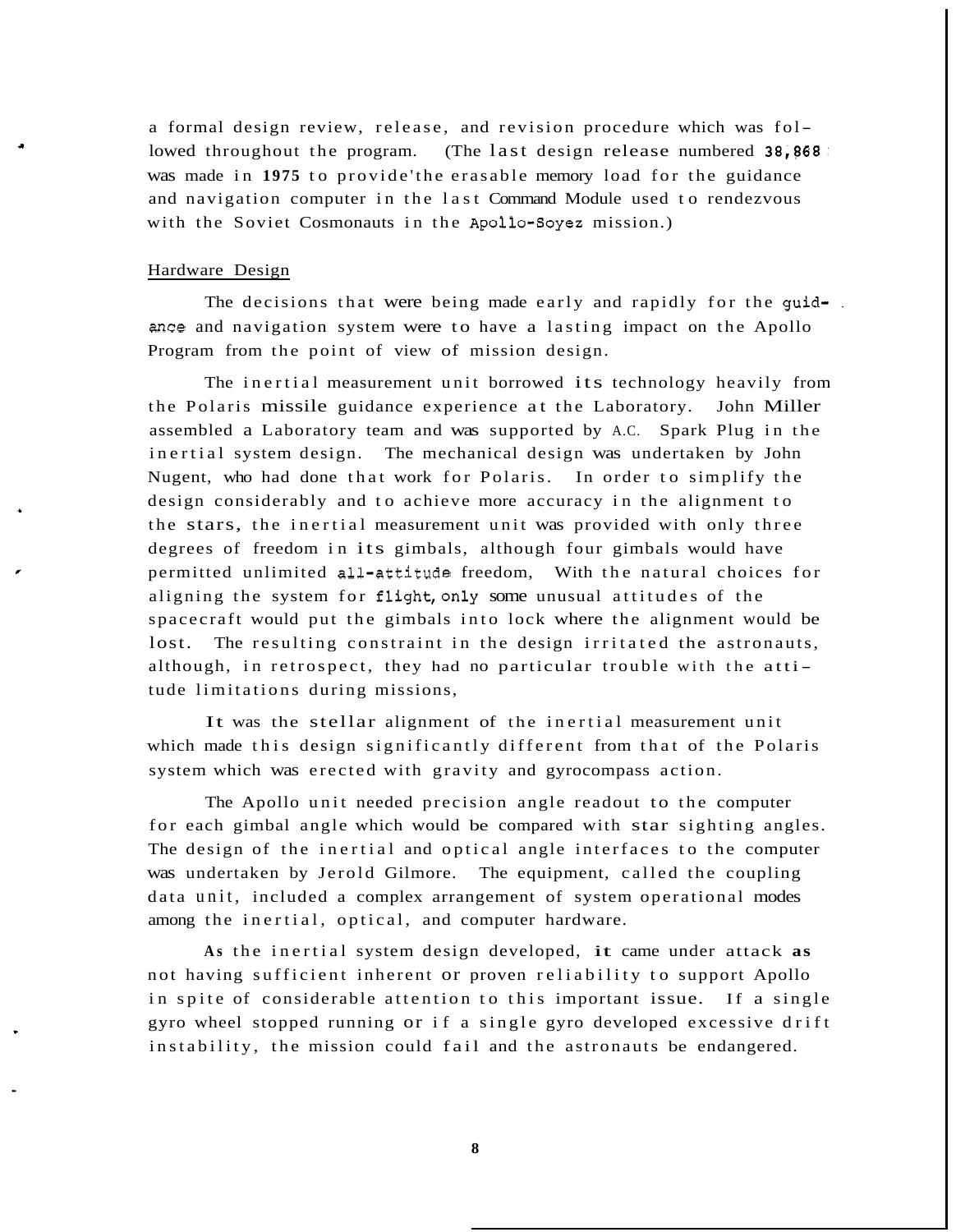Many design, test, and operational techniques evolved and were utilized to achieve the final record: over 2500 hours in flight operations of the inertial measurement unit supporting all Apollo missions (over 7500 gyro unit hours) without any failures.

Philip Bowditch, Alex Koso, and others at MIT, along with engineering support from Kollsman, undertook the design of the optical system. Bowditch examined a number of configurations before a satisfactory sextant design was achieved. The instrument was configured with one of its linesof-sight fixed along the axis of penetration of the spacecraft hull. This line was associated with the earth or moon side of the navigation angle. The other line-of-sight associated with the reference star was split from the first and tipped away by an articulating mirror in such a fashion that the navigation angle could be measured in any plane. The angle of tilt of the mirror, in conventional sextant fashion, was the desired measurement and was encoded for use by the computer navigation algorithms. The astro nauts task was to control the orientation of the spacecraft *so* that the earth or moon was satisfactorily in the field of view, and then adjust the mirror and the measurement plane to get star image superimposed in his view on the selected earth or moon feature. In order to achieve the necessary 10 arcsecond accuracy of this measurement, the instrument was provided with a **28** power eyepiece. However the field of view was thereby *so* severely limited that a second independent, articulating instrument at unity power and wide field called a scanning telescope was provided which could serve as a finder for the sextant and to which its direction could be slaved.

.

Much attention went into the design of this wide field scanning telescope *so* that the astronaut would have a good chance of recognizing stellar constellations and identifying stars. The enormous problem came from scattered light in the instrument washing out the visibility of dimer stars. A really satisfactory engineering compromise among such things as the degree of articulation, the field of view, light traps, and sun shields was not found. Only with the spacecraft turned *so* that the optics were on the shady side and without the sun illuminated earth, moon, or other spacecraft in the field could a good view of the stars be obtained. This problem lessened in importance as actual mission techniques developed. An early concept required that the inertial system be turned off most of the mission time in order to save spacecraft power. It would be turned on, aligned, and used only during the guidance and control of rocket maneuvers. For a number of reasons the operations policy changed *so* as to leave the inertial system active throughout the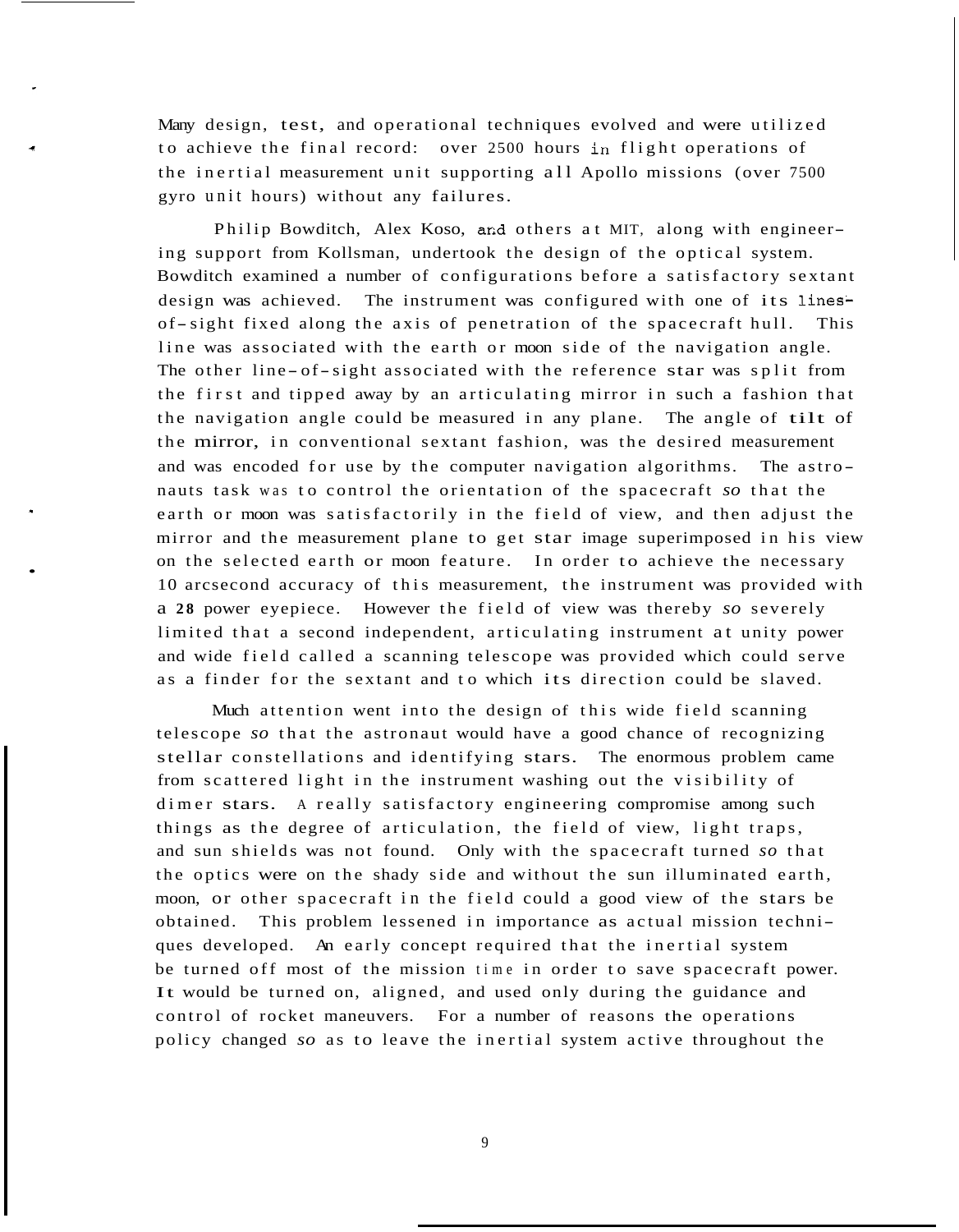mission. The procedure then became one in which periodically, perhaps twice a day, the inertial measurement unit drift in orientation was corrected to the stars. To do this, the computer would use the inertial unit angles to point the sextant star line approximately to the selected star. The gyro drift would be small enough, however, that the star would appear in the sextant field of view. The astronaut would then center the image, thereby giving the necessary data to the computer to realign the inertial unit. In this way accurate inertial alignment was maintained throughout the mission. Similarly, the computer could orient the spacecraft and point the optics close to any targets suitably specified by the astronaut.

The scanning telescope, in spite of the scattered light problem with stellar targets, provided an excellent tracking instrument for navigation sightings to the earth or moon while in orbit around these bodies. For this required function, line-of-sight rates were too fast to use the sextant. (Indeed, the precision of that instrument was not needed.) The navigation angle was measured by the computer between the prealigned inertial unit and the line of sight to the surface target being tracked by the astronaut.

'.

The orientation relationships between the inertial unit and the optical lines of sight in this fashion demanded strict limits on the alignment and relative flexures between these instruments. Bowditch designed them both to be mounted.to a common light-weight but stiff and stable structure called a navigation base. With a kinematic mount, spacecraft strains could be prevented from being passed on to twists in this navigation base. The complicating factor was that the optics objectives were in the hard space vacuum, while the eye pieces were in the one-third atmosphere cabin pressure. The total force of this pressure was about *3500* newtons and required careful consideration of the location of the force center with respect to the mounts. Relative motion was accommodated by a double walled metal bellows which provided the seal of cabin pressure.

Associated with the optics design was the question of the suitability of the earth and moon **as** navigation targets. Considerable theoretical and experimental work was undertaken early by Dr. Max Peterson, William Toth, and Dr. Frederic Martin. The moon, without an atmosphere, had crisp visual features and horizon when they were illuminated by the sun. The earth on the other hand might have most if not all of its suitable landmarks obscured by clouds at the critical time. The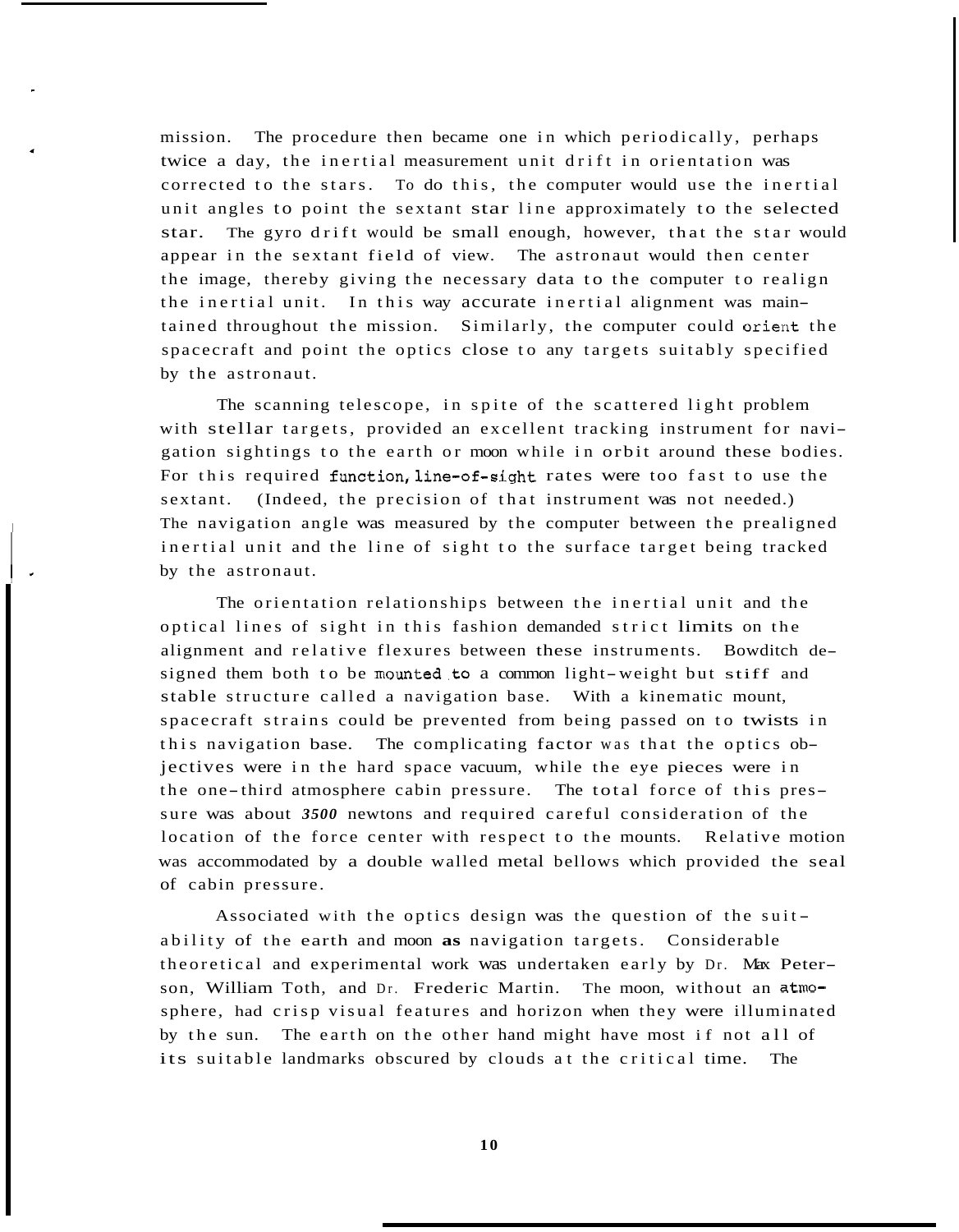sunlit earth horizon, due to intense scattered sunlight in the atmosphere, is invisible from space and no distinct visual locator can be identified. Photometric equipment to measure the systematic change in brightness with altitude above the true limb in the blue part of the spectrum was designed into the sextant along with an automatic star tracker to solve this problem. Later in history, for reasons of cost and complexity, these were removed. The visual sightings of the earth horizon was reexamined for navigation use. Simulations with photometric fidelity of the situation were devised. It appeared that the human was capable of chosing some locator in the fuzzy horizon which he could duplicate with considerable accuracy. Before each mission, the navigator astronaut would come to the Instrumentation Laboratory to train on this simulator. With practice he could duplicate his sighting point within a few kilometers over the range of interest of distances to the earth. (Later on, early in his actual mission, he made several sightings to calibrate his horizon locator.)

The computer design was undertaken by Eldon Hall, who had designed the Polaris Missile Computer. Laboratory members assisting him included Dr. Raymond Alonso, Dr. Albert Hopkins, and Hugh Blair-Smith. In addition they were supported by engineers from Raytheon, who worked with Hall on the Polaris computer.

**<sup>A</sup>**compelling necessity was to design a reliable computer with sufficient capacity **and** speed yet with a very limited size, weight, and power drain.

The machine configuration chosen was a 16 bit, parallel, general purpose, real-time digital control computer. Initially configured with magnetic core-transistor logic, the change was soon made to an integrated circuit logic using technology being developed by the semiconductor industry. The deliberate choice was made to use only one type of integrated circuit logic, a three input NOR gate. Although wider variety could have substantially reduced the number of devices per computer, the resulting dedication in manufacture and quality control to the single circuit type gave important gains in reliability.

The fixed memory was the high density read only core rope developed in connection with the Mars probe. This meant that the contents of this indestructable memory had to be determined early in order to allow time for manufacture. Rather than a disadvantage, risky last minute changes of the program just before flight were physically prevented. A rope memory program was necessarily well tested before it flew on an **Apollo**  mission.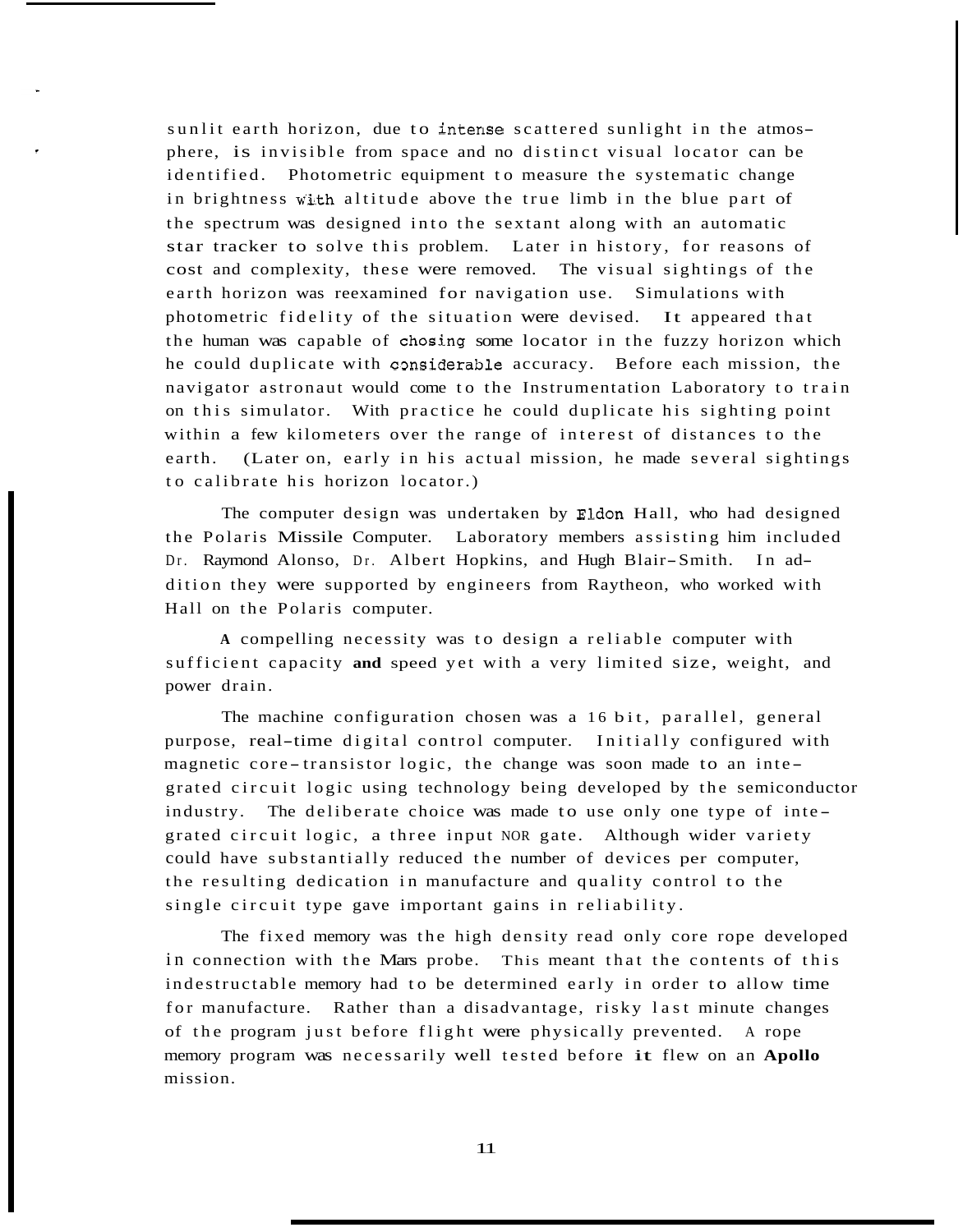A coincident- current magnetic erasable memory provided for temporary storage. The size was kept to **a** minimum both in the number of words and in the 16 bits per word, for low power consumption. The initial decision in the Block I design was 1024 words of erasable, but this was doubled for Block I1 based upon the experience in programming the earlier machine. Without changing the computer volume, the fixed memory like wise grew from an initial 12,000 words to 24,000 words in Block I to 36,000 in Block 11. To the programmers, even these larger numbers were to seem inadequate as the functions to be performed in the computer on the lunar missions expanded substantially over original forecasts.

Both memories, operating on a 12 microsecond cycle time, were configured to look identical to the program. A very limited basic instruc tion repertoire was expandable by powerful interpretive routines written by Charles Muntz which saved program word use at the cost of speed. Over 200 input and output circuits for numerous interfaces with other hardware were provided to perform the real-time control function. Certain des-Crete input and timing signals could be arranged to interrupt the program underway *so* that urgent tasks could be serviced in real time without the need of continuously scanning inputs.

**<sup>A</sup>**most important input/output function was provided by a display and keyboard and associated software control ingeniously designed by Alan Green. The keyboard allowed the input of the 10 digits and seven other coded functions on separate keys. The display included three, 5 digit numbers plus sign *to* indicate numerical data, and three, two digit numbers to identify the function being performed by numeric codes for "verbs," "nouns," and "program." The verb-noun format permitted a sort of language of action and object such as "display-gimbal angles" or " load-star number." The program number identified the major background computation underway in the machine.

With this display and keyboard the astronaut had enormous flexibility and power in communicating with and directing the computer's operation. Many hours of study and training time on real equipment were required by the astronauts.. An early reticence by crew members was in time replaced by enthusiasm and confidence in their ability to use the computer to manage many aspects of their mission. Dr. Draper's early statement about training engineers versus training pilots might have been true, but the astronauts with their pilot (and engineering) background developed a competence in the guidance and navigation of Apollo which could not have been surpassed.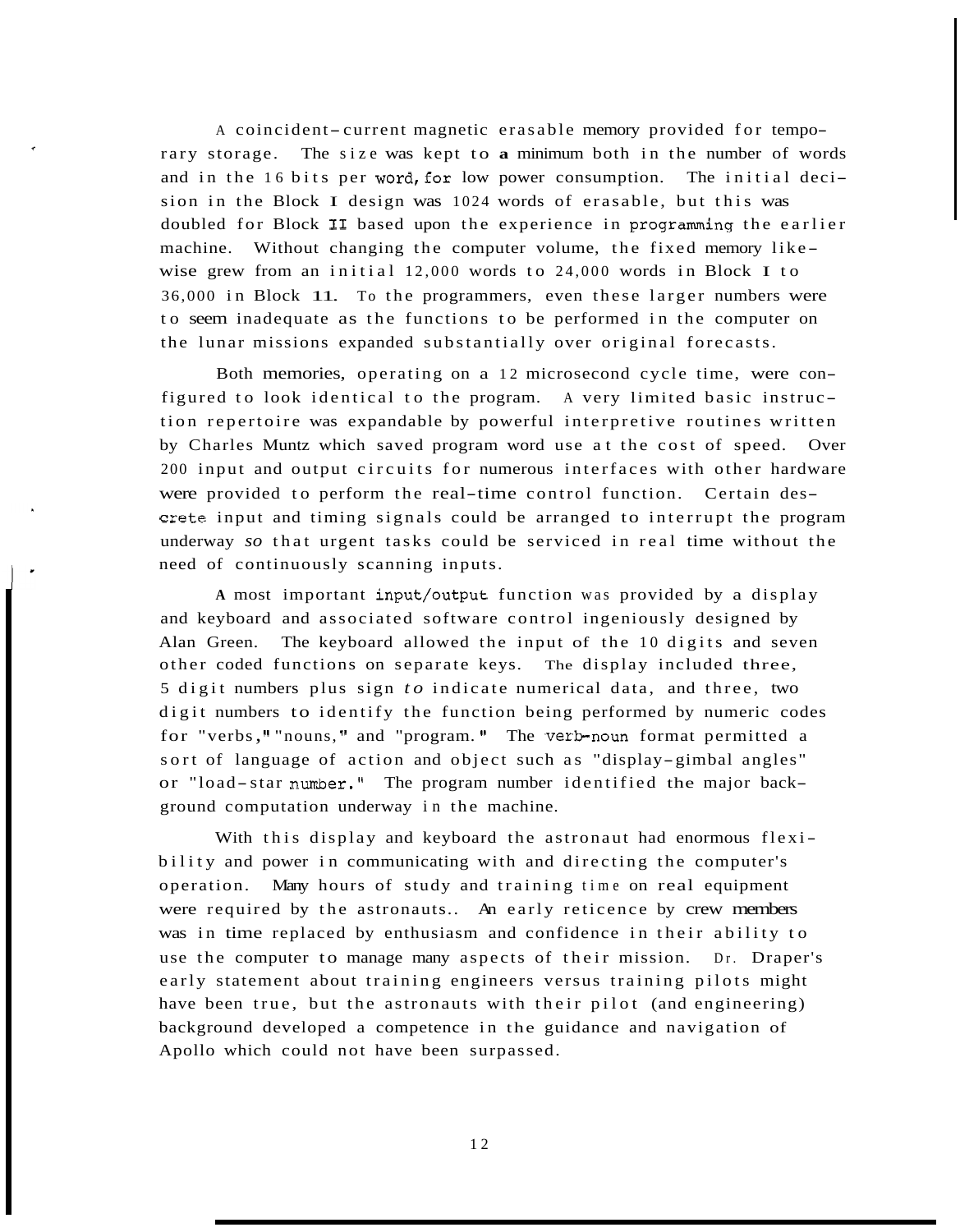The computer display and keyboard permitted the crew to operate most guidance, navigation, and control functions. In addition the left hand translation command controller and the right hand rotational command controller were used appropriately for these maneuvers when commanded manually for computer action. Those operations associated with the use of the optics in manually tracking earth, moon, and stellar targets and in making the navigation angle measurements had appropriate controllers near the eye pieces.

Many of the hardware design decisions were easily made in tradeoff among members of the design team at the Instrumentation Laboratory. The experience of the industrial support contractors and their concern for manufacturing producability influenced many other decisions. Accommodations had to be made to recognize test, checkout, and mission operations of the astronauts and the ground mission control. The largest problem, however, was reaching agreement on those design features which were affected by and influenced the hardware design of the spacecrafts. This was embodied in the negotiations of the so- called interface control documents which were to be agreed upon and signed off. Then each party could proceed with the confidence that he was protected against changes on the other side of the interface from affecting his design.

Numerous " coordination meetings" were held starting in **1962** between the Instrumentation Laboratory and North American with NASA participation in order to negotiate these decisions affecting both parties in the **de**sign *of* the command and service modules. In early **1963** coordination meetings with Grwnman concerning the interacting decisions on the Lunar Module started.

One complicating groundrule, which in the end returned enormous savings, was the self imposed groundrule of the designers that as much as possible identical guidance\* hardware elements would be used in both the Command Module and Lunar Module. The difficulty with this was that a successful agreement with North American for the Command Module interface could be upset by a second negotiation with Grumman for the same piece of guidance hardware in the Lunar Module. The effort paid off in manufacture, test, and astronaut training. The big guidance items, the inertial measurement unit and the computer as they came of the production line could then *go* to either spacecraft. Most of the small hardware components of the guidance were similarly interchangeable when the same function was accomplished in each spacecraft. The guidance

<sup>\*</sup> From this point on, "guidance" will mean guidance, navigation, and control.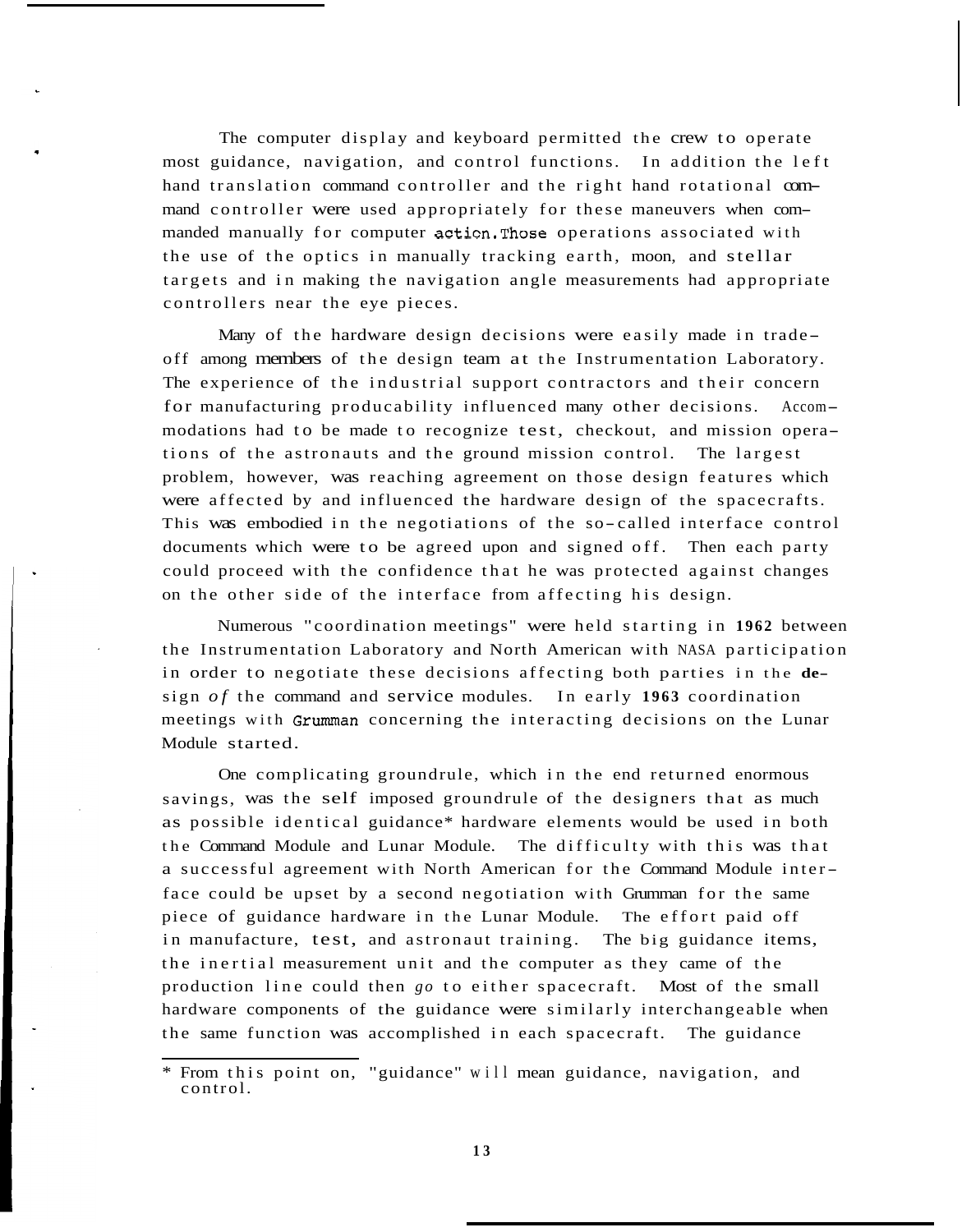turned out to be the only significant hardware that had this interchangeability. Most other spacecraft elements of the Command and Service Modules were not useable on the Lunar Module and vice versa.

The first important interface to be negotiated was the location of the guidance equipment in the spacecraft. North American and the Instrumentation Laboratory first examined wall space to the left of the left hand couch where the astronaut could use the eye pieces to make sightings. The final location was on the lower wall at the foot of the center couch. This required that the astronaut using the equipment would have to leave the couch and stand in the lower equipment bay. For those stressful times when the crew were constrained to their couches, all the guidance equipment except the optics could be operated through the computer from the main panel within reach using a main panel computer display and keyboard. **A** particular worry about the lower wall location for the guidance and navigation was that the optics there penetrated the hull on the hot side of the command module during return through the atmosphere. Initially a door covering these optics with a heat shield was provided for protection but was later removed from the design when analysis showed the hardware could tolerate the stress with suitable additional design changes.

Once the guidance equipment was located in the spacecraft, James Nevins, Nugent, and Bowditch immediately started an overall configuration design and mockup *so* that quite early the astronaut operations with the equipment could be tested and revised as needed.

Because of the operational complexity of the mission, the first mockup included a film projector to display procedures, maps, and charts to the astronaut. However, as the design of the whole operation progressed and the logic of the crew operation with the computer evolved, the film viewer was removed from the design. Hand-held notebooks such as used in Mercury and Gemini would suffice.

The exercise of the mockup with a pressurized space suit emphasized a problem. With his helmet;. on, the astronaut could not get his eye close enough to the eyepieces to perform his sighting tasks. The solution was to design special eyepieces, necessarily bulky but with sufficient eye relief, which could be attached in place of the regular eyepices when sightings in the helmet were required. The storage of these large units was found conveniently in the space recently vacated by the film viewer.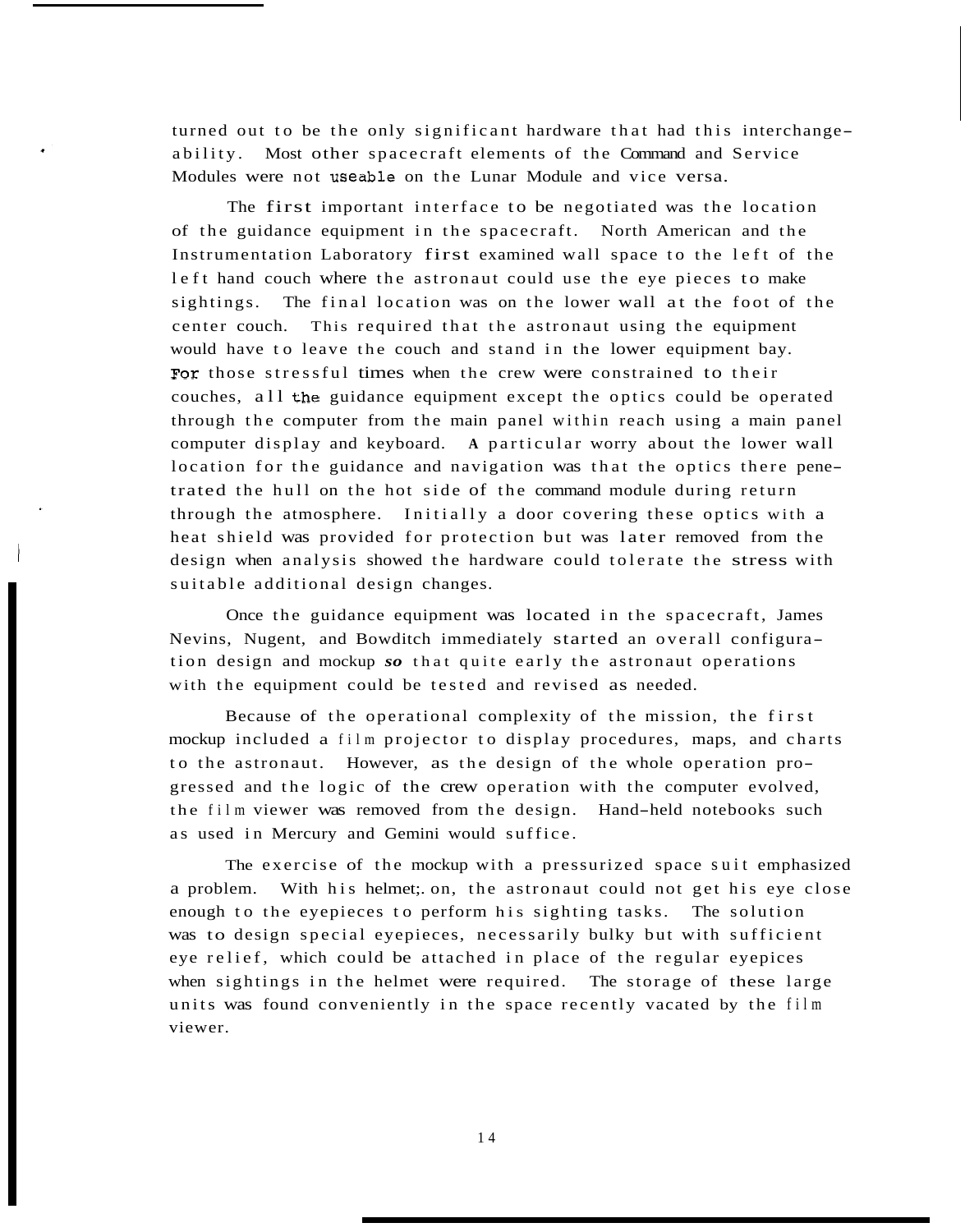The design verification of the guidance hardware was initiated by Ain Laats in his systems test laboratory using specialized test equipment to examine the first production units of the assembled system. Of particular concern was the interactions among the inertial and optical sensors, the computer, the computer software, and astronaut functions when working all together. One of the earliest computer programs called SUNRISE was coded for this function. Special computer control program routines, hardware test code, and prelaunch systems functions were developed in this activity by Thomas Lawton, Ain Laats, Robert Crisp, and others.

**An** early concern with equipment reliability produced requirements for inflight fault diagnosis and repair. The Block 1 design carried spare modules which could be plugged into sockets in place of failed modules. However, an event in the last Mercury spacecraft flight in May 1963, changed this inflight repair policy. On the 19th orbit the Mercury automatic control system failed *so* that astronaut Gordon Cooper had to fly the last three orbits of the mission manually. The diagnosis of the problem was moisture and corrosion of electrical connections due to the high humidity and contamination accompanying the human in his cabin. From then on Apollo hardware designs in the cabin were required to be sealed from moisture. This eliminated plug in spare modules since inflight usable connectors could not be satisfactorily sealed without weight penalties. However, even for fixed modules, the sealing led to weight increases because the packages had to withstand the large cabin pressure changes without buckling.

Without the inflight repair, the concern for reliability remained *so* that the initial Block I1 design provided for two identical computers in the command module operating in parallel  $\Theta$ or redundancy. This seemed to be excessively conservative to Cline Fraiser, of the Guidance and Control Division in Houston, and he directed the return to the single computer concept. The wisdom of his decision was borne out in that no inflight computer failures occurred. The combined failure rate both preflight and on missions was a small fraction of that of any other computer designed then or since for aerospace application. Such near perfect reliability was achieved at considerable effort, attention to design, a deliberate constraint to a minimum number of different parts, a detailed engineering qualification of design and components, and 100% stress testing of the parts to be used in manufacture.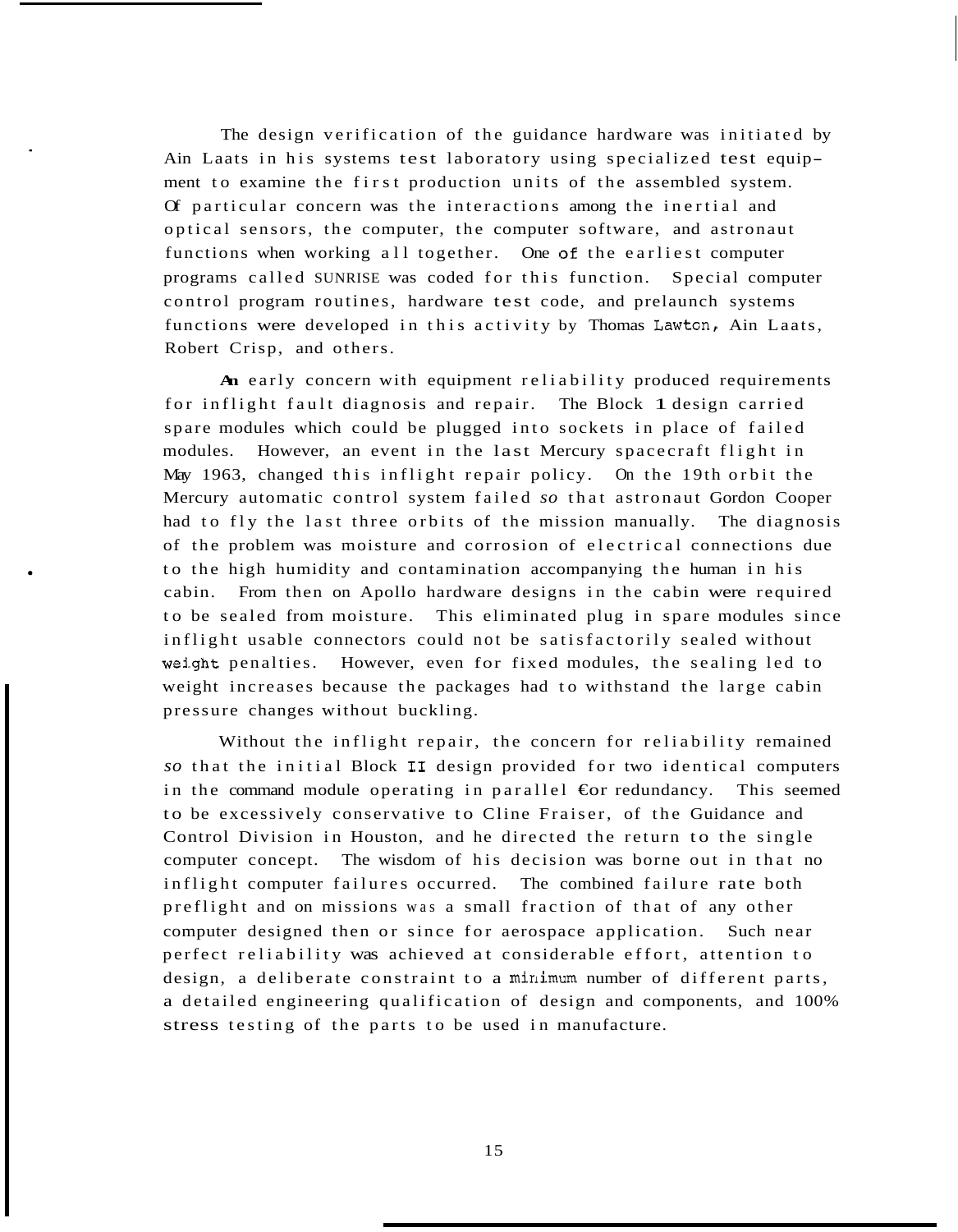The concern for safety identified backup hardware. In the command module North American provided a simple, independent panel instru ment with a single accelerometer which was called an Entry Monitor. Although never needed for backup use, it was useful to the astronauts as an independent means to watch the velocity change of maneuvers being made by the primary system. Similarly in the Lunar Module, Grumman provided through Hamilton Standard and TRW an independent abort guidance system for a safety backup and also used as an independent monitor of . the primary Lunar Module system.

**As** work entered 1964, it appeared that necessary interface decisions between the guidance hardware and the spacecrafts were lagging. To meet this problem Dr. Robert C. Duncan, the Chief of the Guidance and Control Division at Houston, instituted and chaired a series of Guidance Implementation Meetings. The first meeting involving North American in the design decisions concerning the Command Module guidance system took place in June. Following meetings were held approximately biweekly until February 1965. A second set of meetings with Grumman on the Lunar Module guidance and navigation occurred at the same pace between September 1964 and April 1966. These meetings followed a tight agenda of technical issues to be resolved, and involved presentations by the spacecraft designer, the Instrumentation Laboratory, and occasionally other interested parties. Following this, Duncan either made a decision which was then incorporated in the appropriate Interface Control Document, or he requested further study and schedaled new presentations at a future meeting.

A very significant decision took place early in this period concerning the implementation of the spacecraft attitude control autopilots. Prior to this time, this function was to be performed by analog hardware under design responsibility of the spacecraft manufacturers. These analog autopilots, which flew the Block I spacecrafts, were satisfactory, but lacked flexibility and required extensive specialized hardware.

It was Duncan who made the decision in June 1964, that the autopilots should be done digitally utilizing the hardware of the guidance system. *To* accommodate these new tasks, the speed of the computer was doubled and a much larger instruction repertoire was provided. Input and output interfaces also had to expand in order to send signals appropriately to the individual attitude jets, to the main engine gimbals, and to the thrust level servos, and in addition to receive the appropriate feedback signals from some of these elements. The memory capacity had been increased earlier for the lunar mission and was considered adequate for the autopilots.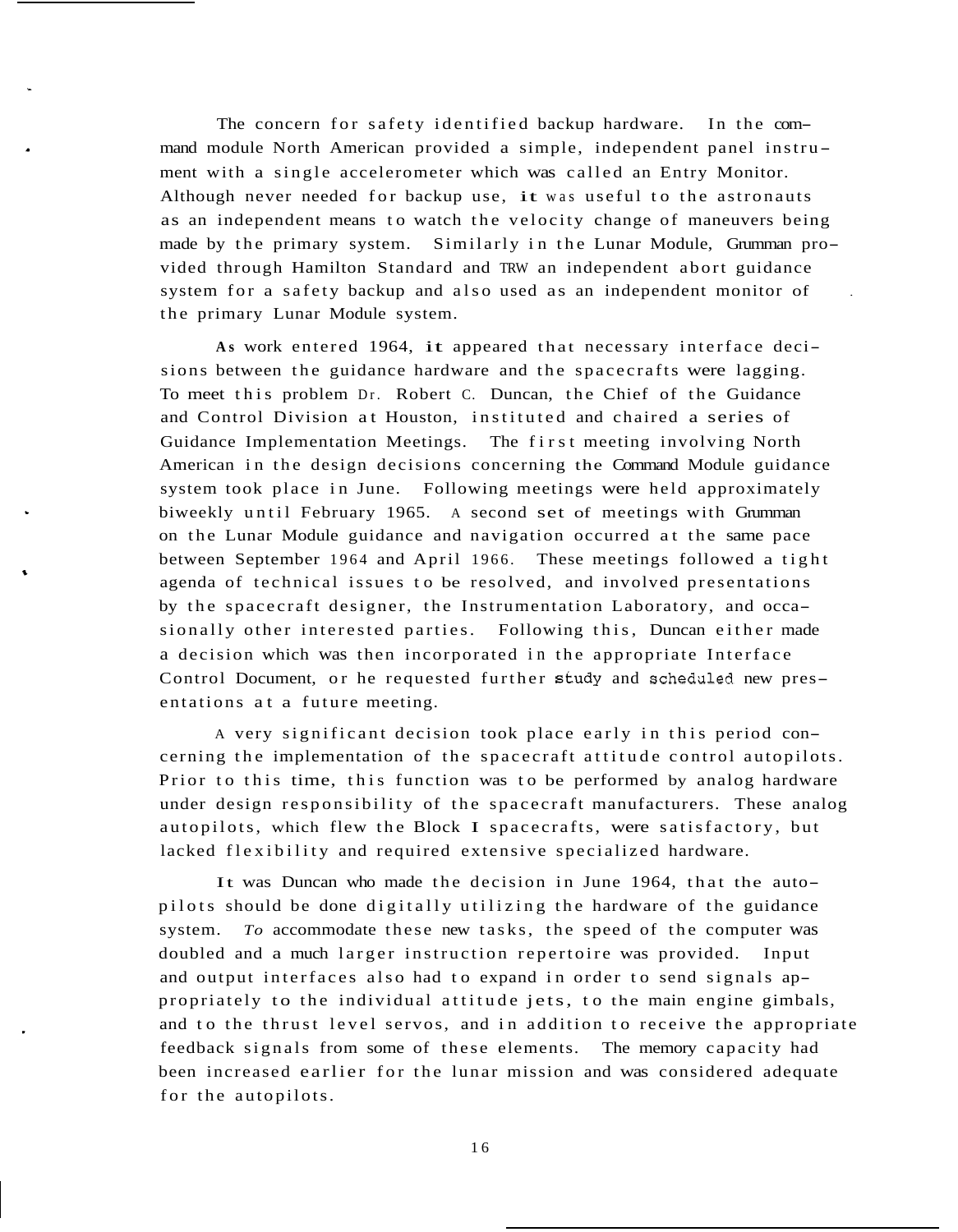Duncan's decision came with considerable controversy. The antagonists had shown that even expanded, the computer memory was insufficient and the computer was too slow to perform the necessary wide bandwidth control. They were right if one used the digital computer to perform digitally the same data processing handled by the analog circuits. The advocates argued that the proposed implementation would capitalize upon the flexibility, and nonlinear complex computations, natural to a digital computer. It was the right decision. By skillful design only 10% of the computer memory was devoted to the autopilots and only 30% of computer computation time was needed during times of high autopilot activity. **<sup>A</sup>** significant amount of complex hardware was eliminated, and moreover, the flexibility of the digital computer delivered better control performance and considerable improvements in efficiency in conserving the spacecraft fuel. The designs were the product of Dr. William Widnall, Gilbert Stubbs, and George Cherry at the Instrumentation Laboratory and Dr. Kenneth Cox at the Manned Spacecraft Center.

With the satisfactory conclusion of the hardware Implementation Meetings, the designers were able to complete their tasks with reasonable assurance that the requirements would not change. This turned out to be true for the most part. The significant event affecting this was the February 1967, fire on the launch pad and the tragic loss of three astronauts. More stringent specifications of fire resistance in the cabin's pure oxygen atmosphere turned out to be reasonably straightforward to meet for the guidance equipment.

Except for this, the hardware design remained relatively stable after 1965. This year 1965, however, was the peak year of hardware activity in which almost 600 man years of effort on guidance hardware was expended at MIT out of an MIT total for the hardware part of the program of approximately 2,000 man years. Hardware problems did arise after 1965 but it usually turned out that the expense in dollars and time in solving them by redesign could be avoided by putting the burden of adapting to the problem on the computer program software. This was also true of hardware problems in other parts of the spacecraft.

# Software Design

Adapting to hardware problems was only one of the many things which made generating the computer program software difficult. The primary complication was that the details of the mission continually changed and indeed were difficult to get defined in the first place. Then too, *so*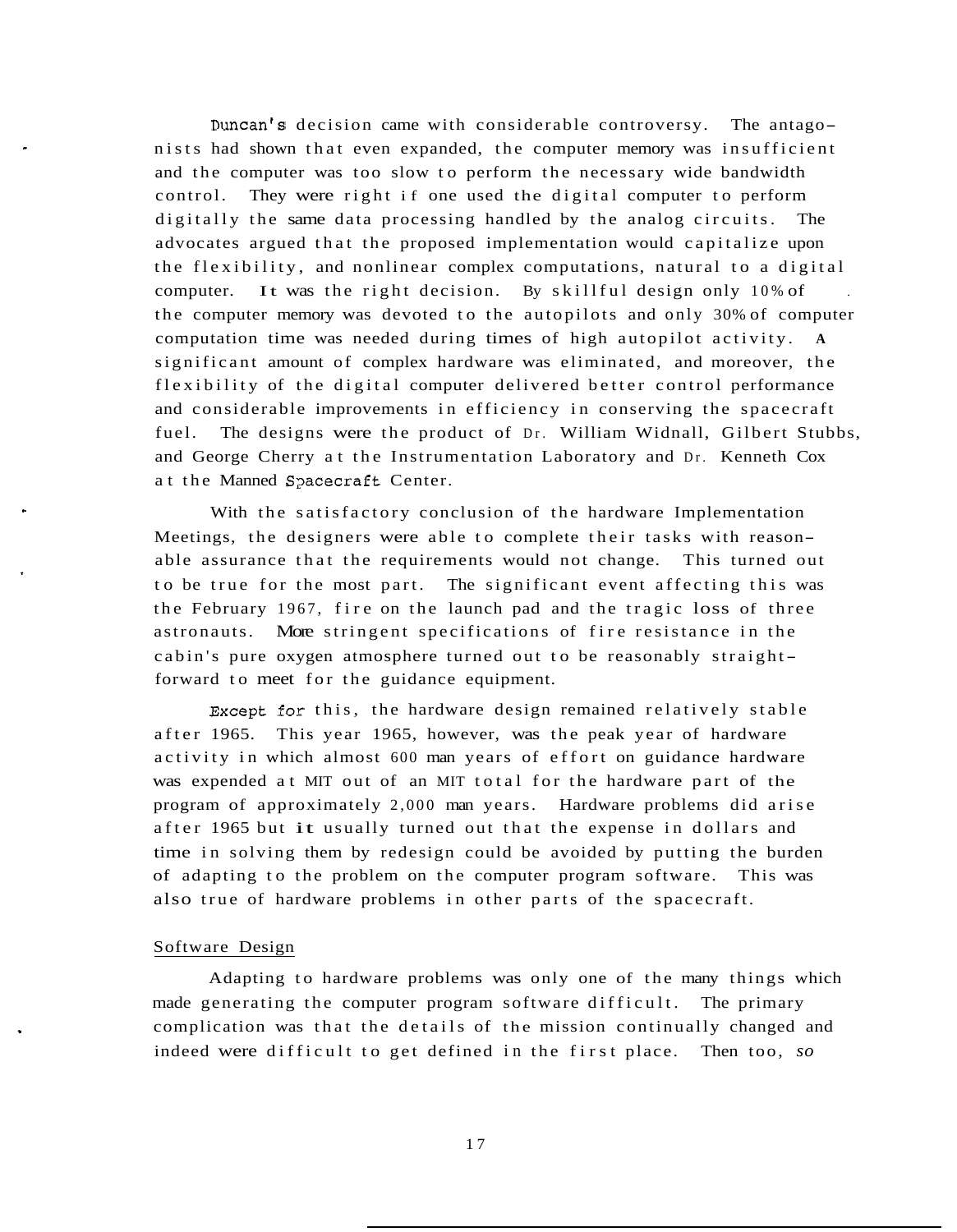many different programs were needed-different programs for the Block I and Block I1 computer, different programs for the unmanned and manned flights, different programs for the earth orbital and lunar missions, and different programs for the Command Module computer and the Lunar Module computer.

The effort needed for the software turned out to be grossly underestimated. Until the first lunar landing in 1969, approximately **1,400**  man years of effort at MIT was applied to the task. The peak activity occurred one year earlier in 1968 with a manpower total of 350.

Parts of the computer programming were accomplished early and were essentially independent of mission objectives. These included the basic code for the computer executive system, sequence control, timing and interrupt structions, unchanged since originally designed by Dr. Laning, and the management of the interfaces with the computer display and keyboard unit, telemetry, etc. Also completed relatively early were the complex but not time-critical data processing routines of navigation, guidance targeting, trajectory extrapolation and lunar ephemeris calculations. Much of the analytical and algorithmic foundation  $\epsilon$ or these came from Battin's earlier work for the unmanned space mission studies. For Apollo, Dr. Battin, Dr. James Miller, and Norman Sears, and other analysts made significant improvements in the efficiency and performance of these routines, many of which were of fundamental significance.

The digital autopilots, guidance steering, and other mission specific functions operating during the more stressful parts of the flights The digital autopilots, guidance steering, and other mission speci-<br>fic functions operating during the more stressful parts of the flights<br>required considerable coordination with external agencies— the spacecraft designers, the Manned Spacecraft Center, and the astronauts. Several formal data exchange procedures were attempted, but the most effective in many cases were the direct personal contacts the individual analysts and programmers established with others who they learned had the accurate information.

The computer program requirements were recorded for each mission by the Instrumentation Laboratory in a multivolume document called the "Guidance System Operating Plan" developed initially by John Dahlen and James Nevins. However, the often tardy publication of these plans made them more of a report of what was in the code rather than a specification of what should be coded. The individual programmers also generally drew their detailed flowcharts after the code was written. Standard format flowcharts were generated manually by a large special documentation team.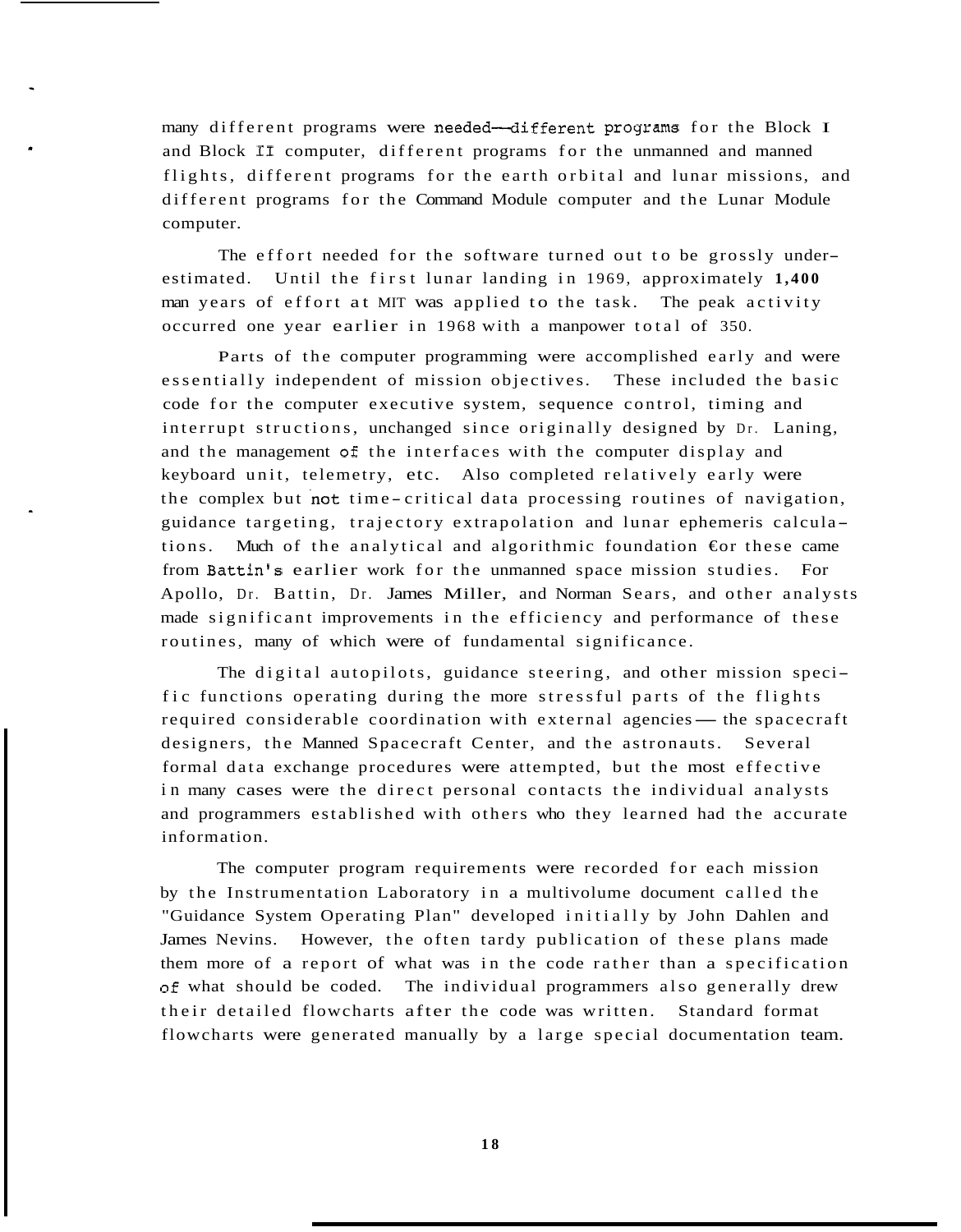. The very early programs for the first few unmanned earth orbital test flights were each put together by a small dedicated group led by a chief engineer-programmer. For the first command module flight, Alex Kosmala spent many weeks of long hours leading the design and coding of program CORONA. Similarly, Daniel Lickly's great personal effort produced the program SOLARIUM. Each of these was an amazing tour-deforce which was impractical for the more complex manned missions. Each of these later missions was assigned the responsibility of a senior engineer who assumed a more technical management role for the program. The task first was to partition the job suitably for the analysts, specification writers, programmers, test engineers, and documentation specialists. The leader established schedules and progress milestones, reassigned resources to solve inevitable problems, and generally was responsible for the quality of the program. Names notable here are Dr. James Miller for the first Lunar Module program SUNBURST, Dr. Frederic Martin for the Command Module program COLOSSUS, and George Cherry for the Lunar Module program LUMINARY, These last two were the programs used for the lunar landing missions. Martin and Cherry also did a substantial part of the design of the powered flight guidance steering functions for these programs. Alan Klumpp made major contributions to the landing program in the Lunar Module. Daniel Lickly established the atmospheric entry 6esign for the Command Module.

> Much of the detailed code of these programs was written by a team of specialists led by Margaret Hamilton. The task assignments to these individuals included, in addition to writing the code, the testing to certify that the program element met requirements. Overall testing of the assembled collection of program elements necessarily took the use of considerable human and machine resources. The programs had to be as near error-free as possible and any anomalies had to be understood and recorded for possible affect on the mission. Actually, no program errors were ever uncovered during the missions.

The highest level of testing was performed with a high fidelity digital simulation of the computer, spacecraft hardware, and mission environment. The creation, development, and maintenance of this simulator by Dr. Miller, Keith Glick, Lance Drane, and others included many diagnostic features essential to its effective use. Testing of the programs with the real hardware was done by Ain Laats in his systems test lab. Wide bandwidth aspects of the program were evaluated in a digital/analog hybrid simulator assembled by Phillip Felleman and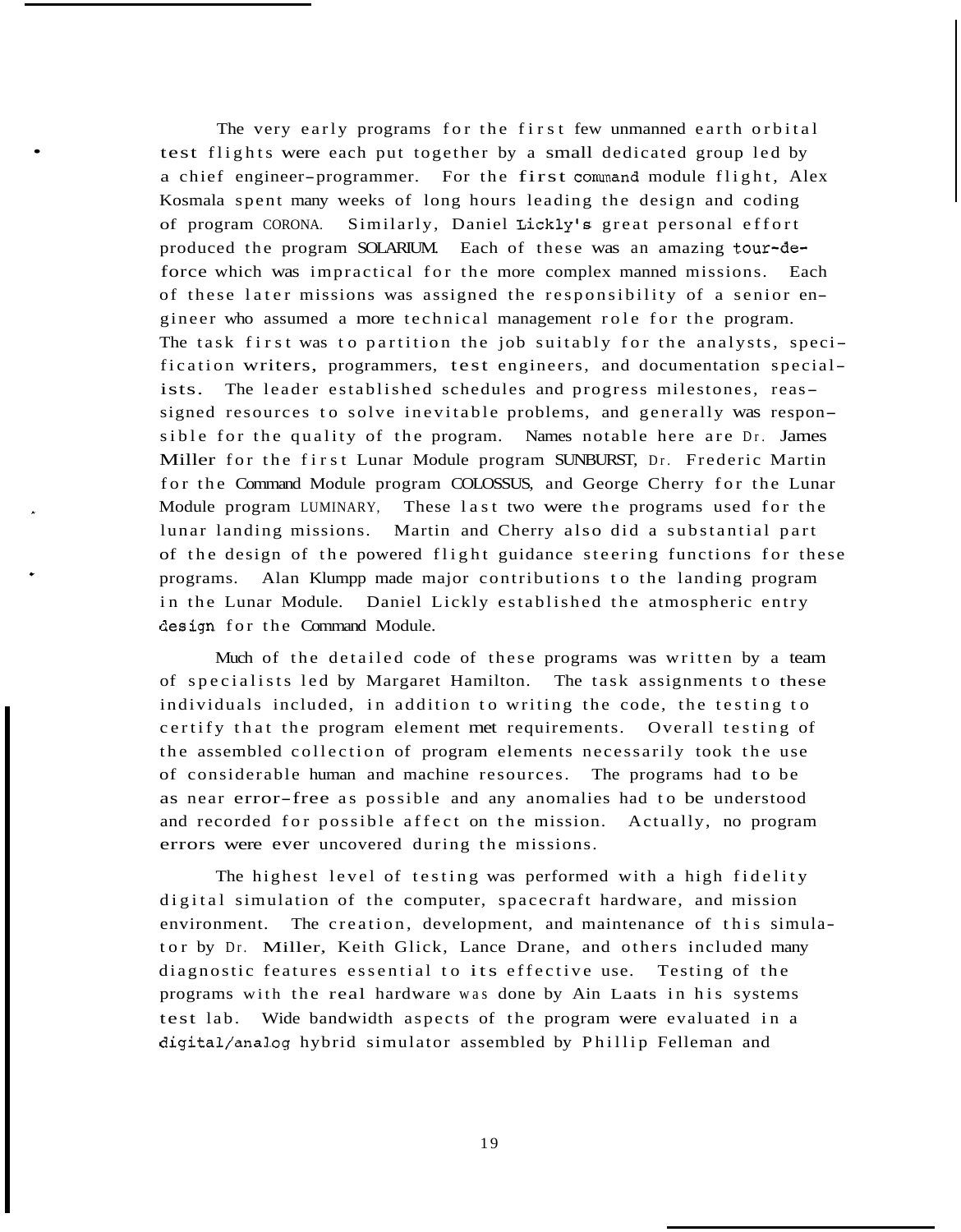Thomas Fitzgibbon. This hybrid simulator was also arranged to operate with the displays and controls of a pair of cockpit simulators to exercise crew functions in operating the Command Module and Lunar Module. These cockpit simulators were the responsibility of James Nevins assisted Richard Metzinger, Ivan Johnson, and others. The ill-fated crew who died in the fire used this command module simulator in Cambridge for their training of what would have been the first manned Apollo flight. The use of the Cambridge facility was necessary because neither of the mission simulators at Houston or Cape Kennedy was ready.

The content of the flight computer software very clearly determined specific capabilities and procedures in conducting the Apollo mission. As stated earlier, the original philosophy underlying the guidance design was onboard self sufficiency of the astronauts in managing their mission. Early software was written with this crew-directed autonomy in mind, although it was based only intuitively on exactly how the crew would perform their tasks. The issue became clearer as the astronauts participated in the hardware and software design decisions and particularly on mockup and simulator evaluations and the experience being gained in Gemini flights. Initially the flight crew changed the software specifications *so* that they would participate step by step in the computer decisions during the mission phases. This necessarily made a heavy workload for the astronaut at the computer display and controls. As they gained more familiarity with the system and more confidence in it, the philosophy was modified to allow the computer to flow through the normal mission logic without the necessity for authorizing keystrokes from the operator. However, the astronauts could watch, interrupt, and modify the functional flow if they *so* chose.

Another decision from the crew resulted in reconfiguring details of the trajectories to be flown *so* that they could better monitor their progress and, if a failure occurred, they would be in an easier situation from which to take over with backup hardware and procedures. For example, the Lunar Module guidance was easily capable of injecting the vehicle on the ascent from the moon's surface onto a trajectory which would go directly to a rendezvous with the command module. However, the actual procedure used involved a number of more simple maneuvers called the concentric flight plan which had been used in Gemini rendezvous exercises.

Gemini was flown for the last time late in 1966, and the attention of the astronauts and the ground controllers was put fully onto Apollo.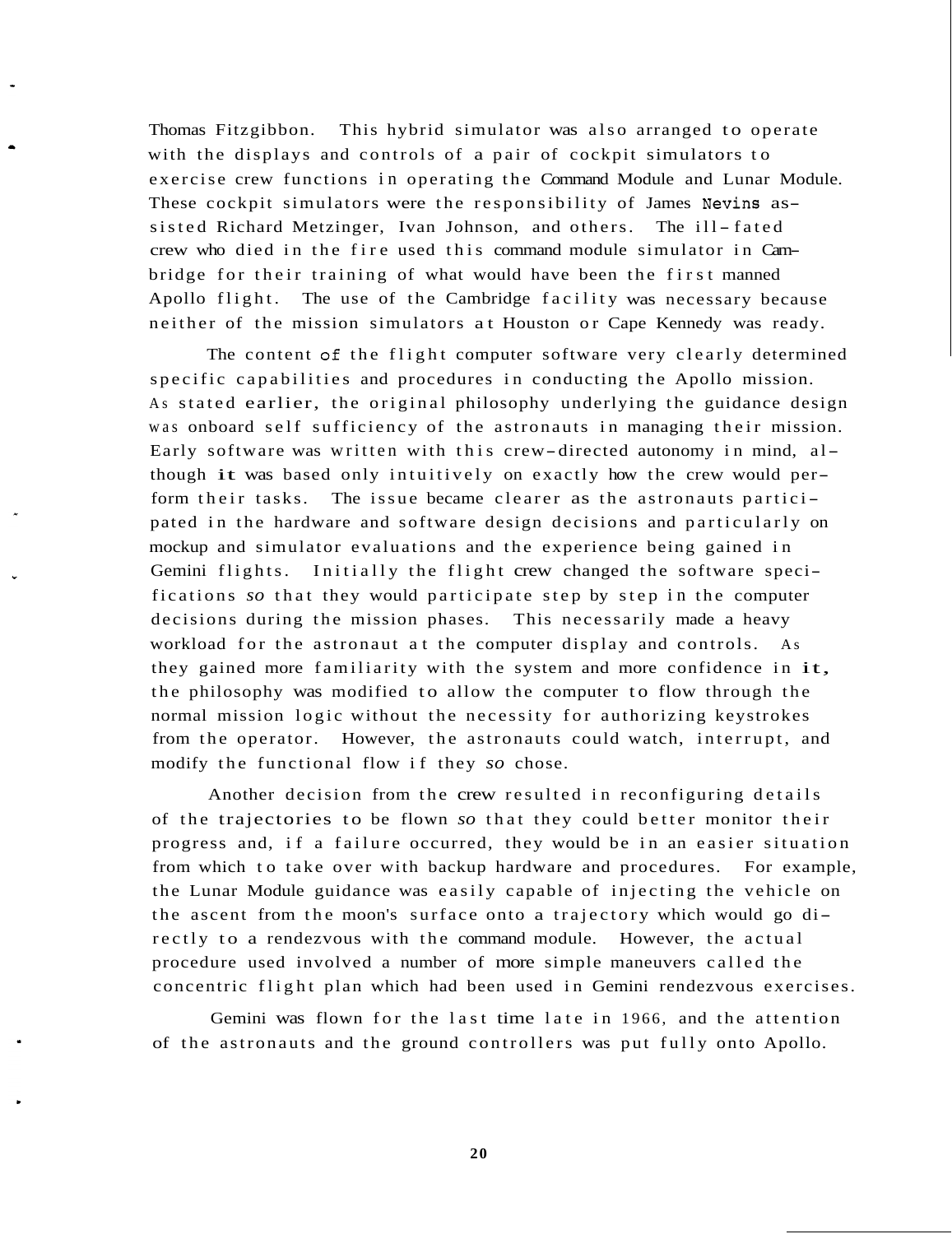By this time, however, the computer programs were already straining the memory capacity. The Flight Operations Division under Howard W. Tindall at Houston in March 1966, had taken over the management of the MIT software contract. One of Tindall's first actions was to hold a computer memory storage meeting with all involved parties to decide what computer capabilities should be in the limited program space. This occurred on Friday the 13th of May and was thereby nicknamed "black Friday" by those whose favorite program elements were eliminated. Two . more black Friday meetings were required and several " tiger teams" were assigned to keep the computer program within its bounds. An outcome was that some programs were eliminated that had provided the complete on-board self-sufficiency. The ground tracking facility and the Mission Control at Houston would be able to perform these functions and would, furthermore, relieve the astronauts of sone of their work burden. Enough was left in the on-board computer programs, however, for the crew to rescue themselves and return to earth in case communications were lost.

The management of the software effort, assigned at the time to Edward Copps, necessarily became far more structured. Tindall, supported by others from the Manned Spacecraft Center, held monthly Software Development Plan Meetings in Cambridge to watch progress and the allocation of resources to software tasks. After the programs were essentially complete but still subject to revisions, these meetings changed character to that *of a* Software Control Board held often-times in Houston. **Even**  after that part of the code in the fixed memory for a given spacecraft was released for manufacture, desired program changes were identified. The logical similarity of fixed and erasable memory and the flexibility of executive and software designs did allow the prelaunch or  $in$ -flight loading *of* special programs into the erasable memory. This was done only under strict authorization of Tindall's software control board. Many of these so-called erasable programs were used inflight to handle miscellaneous problems.

During the later part of this period, Tindall also conducted in Houston what were called Data Priority meetings. These were held to establish the specific trajectory characteristics, operating timelines, and the interacting ground control and astronaut procedures under all normal and unusual conditions. The guidance hardware and particularly the computer programs in the memory influenced strongly the specific paths possible in conducting the mission. Accordingly the task was put onto Malcolm Johnston, at MIT, to search out the needed detailed design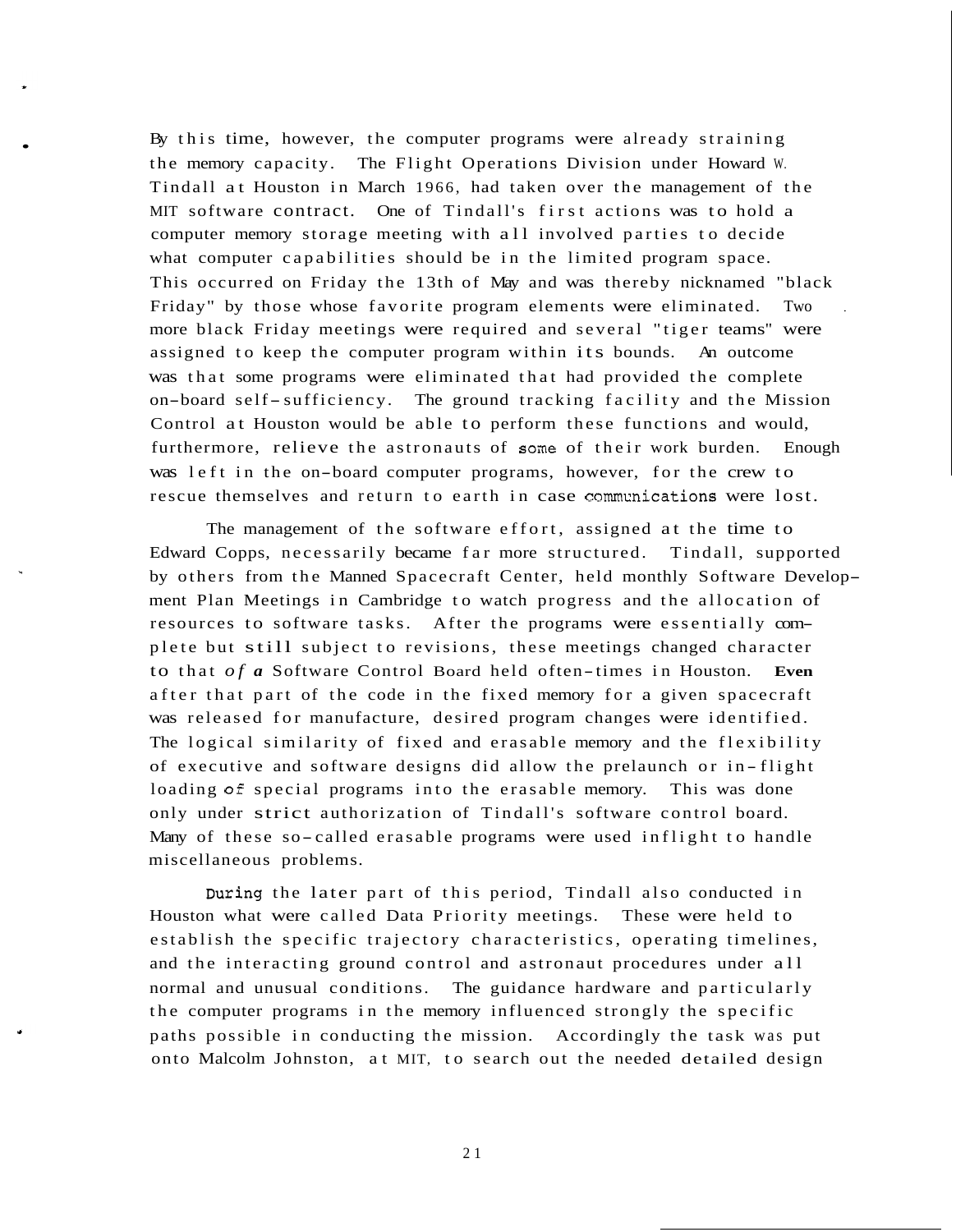data available from the enginesrs in Cambridge for the Data Priority activity in Houston. It was the product of these meetings that finally tied together all mission operations with the guidance, navigation, and control.

Crew training in these operations on the mission simulators required the detailed guidance system instructions provided tirelessly by Russell Larson working with the astronauts at Houston and Cape Kennedy.

### Flight Experience

The flight experience of the Apollo guidance system shows a remarkable consistency with expectation punctuated with outright surprises.

The understanding of these surprises and recommending appropriate courses of action fell to a large part on the Instrumentation Laboratory teams in place at Houston, Cape Kennedy, and Cambridge providing guidance system mission support. During the quiet times of the flights, only about four Lab engineers would be on duty, but the number rose at times to several dozen performing special analyses, lab tests, and simulations. Leaders of this activity were Philip Felleman, Russell Larson, and Stephen Copps . The first mission carrying the guidance system was Apollo **3,** which

flew in August 1966. It was an unmanned, high energy, suborbital trajectory with **four** separate guidance controlled burns of the Service Module propulsion rocket. These were arranged such that the Command Module would enter the atmosphere with about **20%** more specific energy than that in normal returns from the lunar missions. This was planned in order to stress test the reentry heat shield. The landing east of Wake Island about *350* kilometers short of the intended target was due to an unanticipated error in the aerodynamic model of the Command Module. The actual lift available was enough lower than design intent *so* that even though the guidance commanded full upwards lift, the vehicle dropped into the ocean early, The guidance indicated splash point even though the guidance commanded full upwards lift, the vehicle<br>dropped into the ocean early, The guidance indicated splash point<br>was within 18 kilometers of the Navy's reported retrieval point— this after an hour and a half of uncorrected all inertial navigation through high acceleration maneuvers.

Apollo **4,** November 1967, also unmanned was guided into a high apogee trajectory after two earth orbits and was to be given an extra rocket burn on the way down to simualte the lunar return velocity. However, in this automatic maneuver, a ground controller in Australia,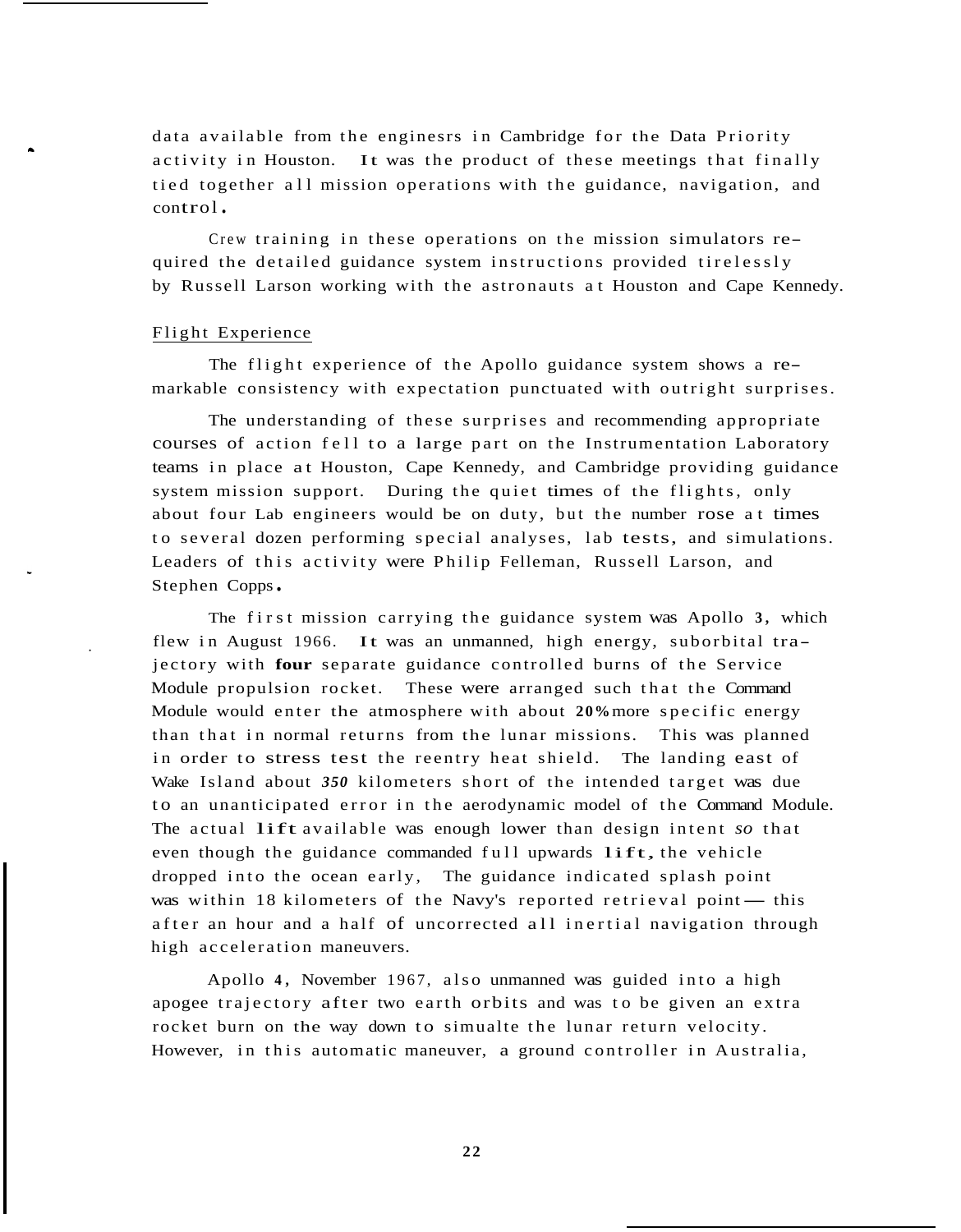confused by a delay in telemetry, sent an engine turn-on signal from the ground just after it had already been initiated automatically by the guidance system. This action transferred rocket cutoff responsibility away from the onboard system. The ground controller sent the cutoff signal 13.5 seconds later than required for the planned entry test conditions. It was, therefore, a severe entry test for both the heat shield and the guidance system. The latter controlled the entry into a range stretching skip out of the atmosphere and a reentry back into it with **a** splash in the ocean **3.5** kilometers different from the point intended as indicated by extrapolated ground tracking data.

 $\overline{a}$ 

Apollo 5, in earth orbit in January **df** 1968, was the only unmanned test with the Lunar Module. The mission went as planned until the time of the first guidance controlled Lunar Module rocket burn. The system initiated ignition as planned and using the approved model for thrust buildup looked for the acceleration to rise as expected. A change in the rocket pressurization, not recognized by the software, delayed the thrust buildup longer than accepted by a safety criterion built into the computer program. The system, as designed, then immediately signalled shutoff. **As** a result, since the problem was not immediately understood, the remaining rocket burns were controlled by a simple backup system. All primary mission objectives were met.

Apollo *6* in April 1968, had a mission similar to Apollo **4,** but unfortunately the Saturn booster third stage could not be restarted for the lunar trajectory injection simulation burn. Consequently, the spacecraft Service Module was used for this under guidance system control. Since the resulting burn was necessarily very long as targeted, too little fuel for the maneuver needed to drive the spacecraft back into the atmosphere at lunar return velocity was left. The lower velocity was not enough specific energy for the guidance to steer the vehicle's lift to the planned target, and it fell short by almost 100 kilometers with the guidance indicating a splash within **4** kilometers of that later reported by the recovery force.

The first manned flight, Apollo 7, October 1967, exercised a rendezvous with the spent third stage of the Saturn booster from about 100 miles separation. The sextant was used by astronaut Don Eisele to give the computer direction information referenced to the stellar aligned inertial system. No ranging data were available as the equipment was not yet available. Nevertheless, the computer converged upon a good rendezvous solution. Three times during the flight untested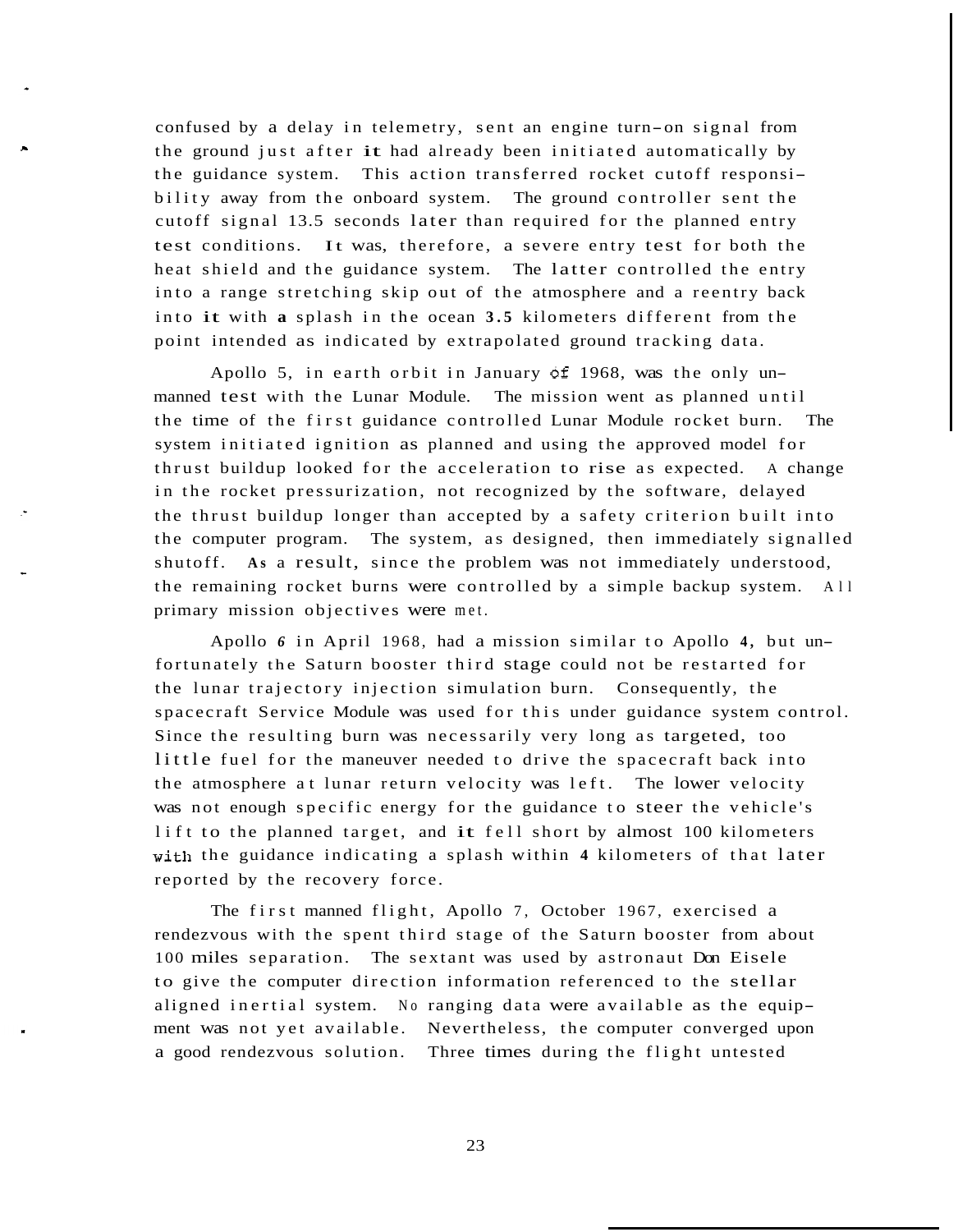procedures used by the crew caused the computer to "restart" successfully. Restart was a software feature provided in all problems to protect against data loss and provide instant recovery from logically improper activity. Many times in future flights, restart accommodated safety to computer logic and operational problems.

Apollo **8** with the first men to orbit the moon, December 1968, was a fantastic success of man and machine. All of the guidance features in the Command Module were exercised with few problems. In the very first application of on-board autonomous navigation in space, Jim Lovell made over 200 sextant sightings on the way out to the moon. His computer solution of the nearest approach to the backside of the moon agreed within **2.5** kilometers of that later reconstructed from ground tracking data. The critical return-to- earth maneuver, Christmas morning, was *so* accurate that only a single 1.5 meter/sec midcourse maneuver was required 5 hours later. Lovell's transearth navigation with the sextant indicated approach to the entry corrider within **30%** of the normal tolerance. By this he showed that he could have returned safely without the help of the ground control. **At** one point early in the return, Lovell, thinking he was telling the computer that he was using star number 01, actually punched in the command for the computer to go to the earth prelaunch program 01. This caused all sorts of mischief including the loss of the inertial system alignment. He had no problem getting all this quickly and properly rearranged.

Apollo 9, which flew a very complex mission in March 1969, exercised almost all functions of the Lunar Module guidance in earth orbit including the rendezvous with the Command Module. The only inflight guidance hardware failure in the program occurred early in the mission. A tiny pin got dislodged from the scanning telescope angle counter display rendering the counter useless. The counter, however, was only a backup to the normal readout of the computer display, *so* fortunately the problem had no impact on the mission. At one point, Dave Scott loaded the celestial coordinates of Jupiter into the computer and asked it to point the optics at the planet. He was rewarded with a fine display of Jupiter and her moons in the **28** power instrument. Later, he loaded the computer with the orbital parameters of the Lunar Module which had by then been abandoned and sent away into a hiqh orbit. There it was in the eyepiece 5,000 kilometers away.

Apollo 10 in May 1969, was a complete lunar mission, except the actual touchdown on the moon was by-passed as planned. All guidance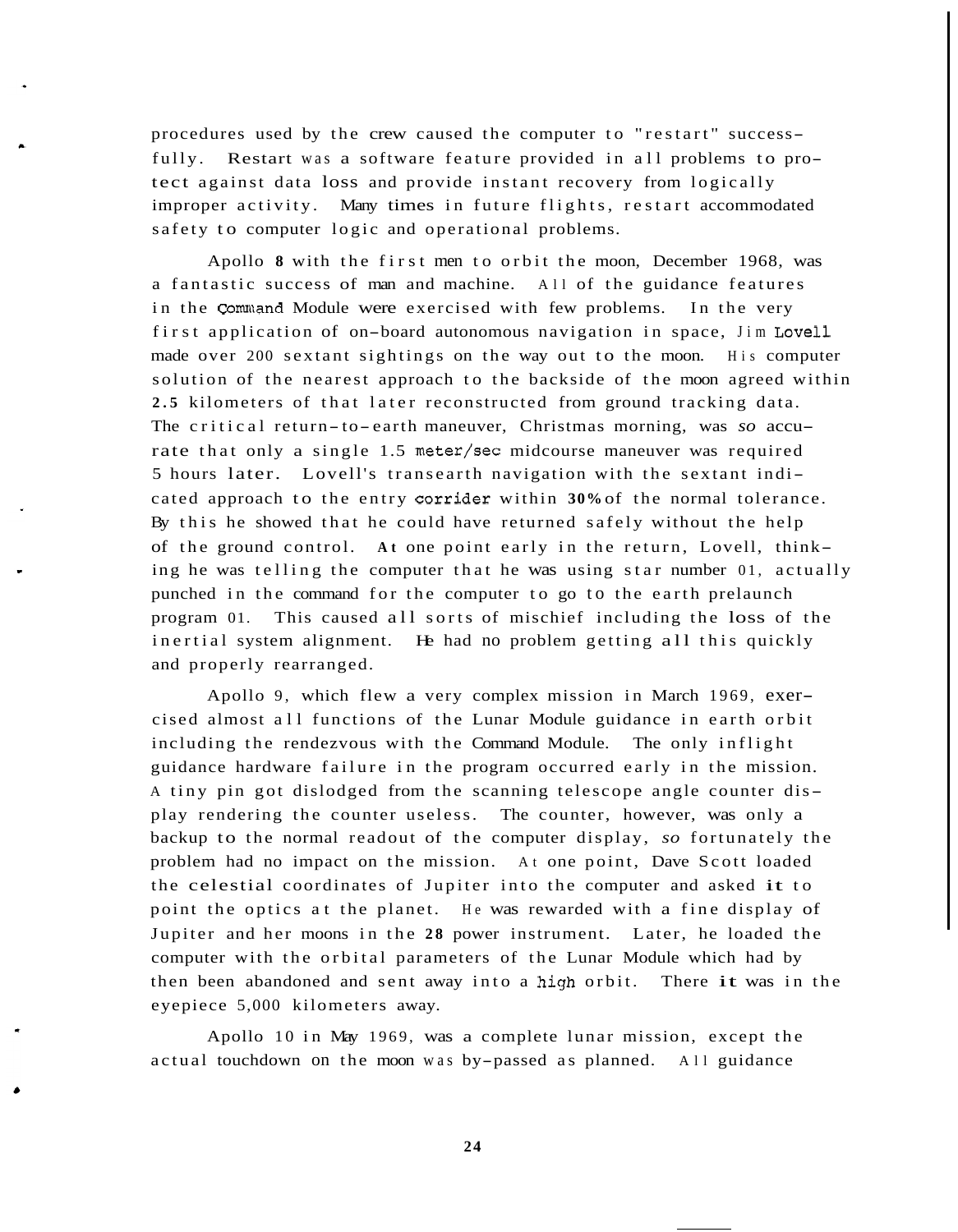functions were uneventful except that a new technique was developed during the flight to put the vehicle into a stable rotation of **3** revolutions per hour during the long coast to the moon. This spin was used earlier in Apollo **8** to keep the thermal loads on the skin from the sun equalized, but on that mission occasional firings of the attitude jets were necessary to hold the spin as required. Besides wasting fuel, the noise of these firings disturbed the crew's sleep. During Apollo 10, Joseph Turnbull, in Cambridge, exercised various methods on a simulator for initiating the spin *so* that the residual fluid motions in all the fuel tanks would not later on destabilize the spacecraft motions. His procedures were radioed to the crew via Mission Control in Houston; on the second try it worked and stability was achieved without further thruster activity.

Finally on July 20 and **21,** 1969, Apollo astronauts first walked on the "magnificent desolation" of the moon's surface. The actual landing was particularly exciting, however, due to alarms in the computer during the descent. These alarms were caused by an erroneous mode switch position resulting in maximum pulse rate signals being sent to the computer from the rendezvous radar, which was, of course, not needed during the landing. The computer, already operating near capacity, was overloaded by these extraneous inputs causing it to restart and- display the alarms. The ground controllers and Neil Armstrong were on top of the problem. They knew well that the computer, in restarting, would keep the essential programs running for the landing. However, Armstrong's attention was diverted during the time he should have been using the window display which would indicate to him what the lunar surface was like at the point where the guidance system was bringing him. When he finally looked, it was a young ray crater strewn with large rocks. It was too late to retarget the computer for the more efficient trajectory change to a more suitable point. Instead, he selected a semiautomatic altitude hold mode and maneuvered across the crater to a landing at "Tranquility Base".

Apollo **12** in November 1969, was hit by two lightning strikes early in the boost to earth orbit. The large current pulses, passing through the innards of the command module surrounded by the insulating heat shield, caused power transients which forced the computer to restart both times. Although the computer did not lose any memory, the interface circuits to the inertial system were affected transiently and Pete Conrad reported a tumbling inertial platform. Fortunately, the Saturn booster guidance system, further distant from the current pulse, was not disturbed and completed its normal function. The crew was able to realign the inertial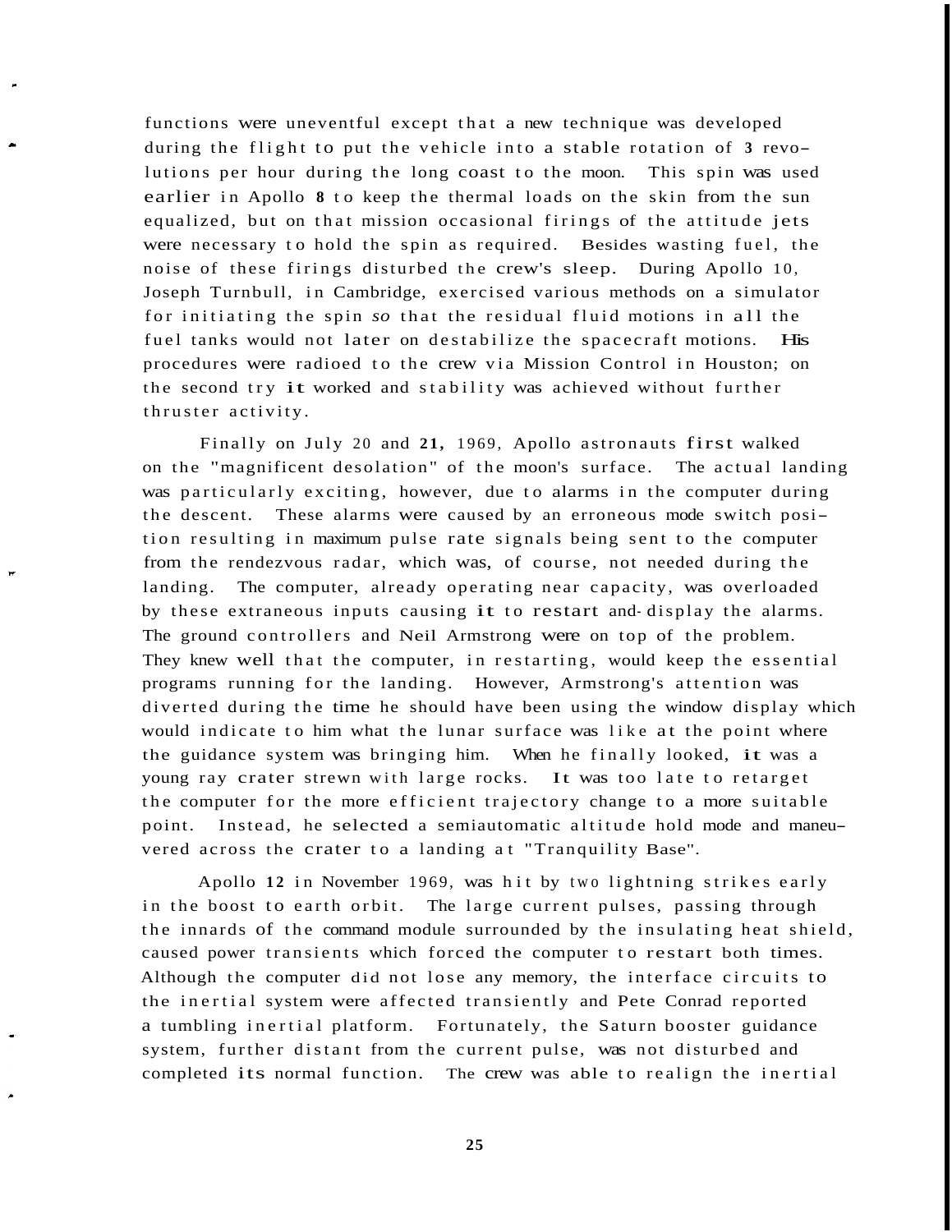system to the stars while in earth orbit, and continue the mission. They landed on the moon on the edge of the small crater in which had sat the unmanned Surveyor spacecraft since its arrival two and a half years earlier.

The emergency and rescue of the Apollo 13 crew in April 1970, after the explosion and loss of oxygen and power in the Service Module, urgently depended upon a quick maneuver to get back on an earth's return trajectory using the only propulsion available, that of the Lunar Module. The Lunar Module autopilot was not designed to push the heavy Command and Service Module through the limber docking joint as a normal control mode. However, for just a contingency such as this, the necessary software had been developed by the Instrumentation Laboratory and was included in the computer program; but it was very little tested. The critical maneuver was accomplished with stable control. Without Service Module power and in order to conserve the limited life Command Module batteries for the entry, the guidance system there was shutdown completely. After three days of cold, rough treatment for the precision instrument, would the inertial system get reheated without harm, get started and aligned, and retain its calibration for it use in guiding entry? The entry proceeded normally and splash in the ocean was indicated within one kilometer of the target.

The February 1971 mission of Apollo **14** was normal for the guidance system until about three and **a** half hours before the scheduled powered descent onto the moon. At this time the Lunar Module computer started receiving intermittent faulty signals from the main panel abort button, which, if they occurred during the descent to the moon, would irrevocably start the abort sequence sending the vehicle back into orbit. As in every mission, the Instrumentation Laboratory\* support engineers in Houston, Cape Kennedy, and Cambridge were monitoring progress and immediately started working on a way of preventing the mission from being terminated needlessly. Among the various ideas proposed, one suggested by a young engineer, Donald Eyles, was selected and after hurriedly being tested on the simulators in Cambridge was sent over the circuits to the Mission Control Center in Houston for their evaluation. This procedure, which was sent up to the crew as soon as they came around from the back of the moon, involved four sets of computer input keystrokes to be made onboard at appropriate times in the descent. The First of these would fool the necessary part of the computer logic into thinking that is was

<sup>\*</sup> Actually, a year earlier, the Instrumentation Laboratory had been re- named The Charles Stark Draper Laboratory in honor of its founder.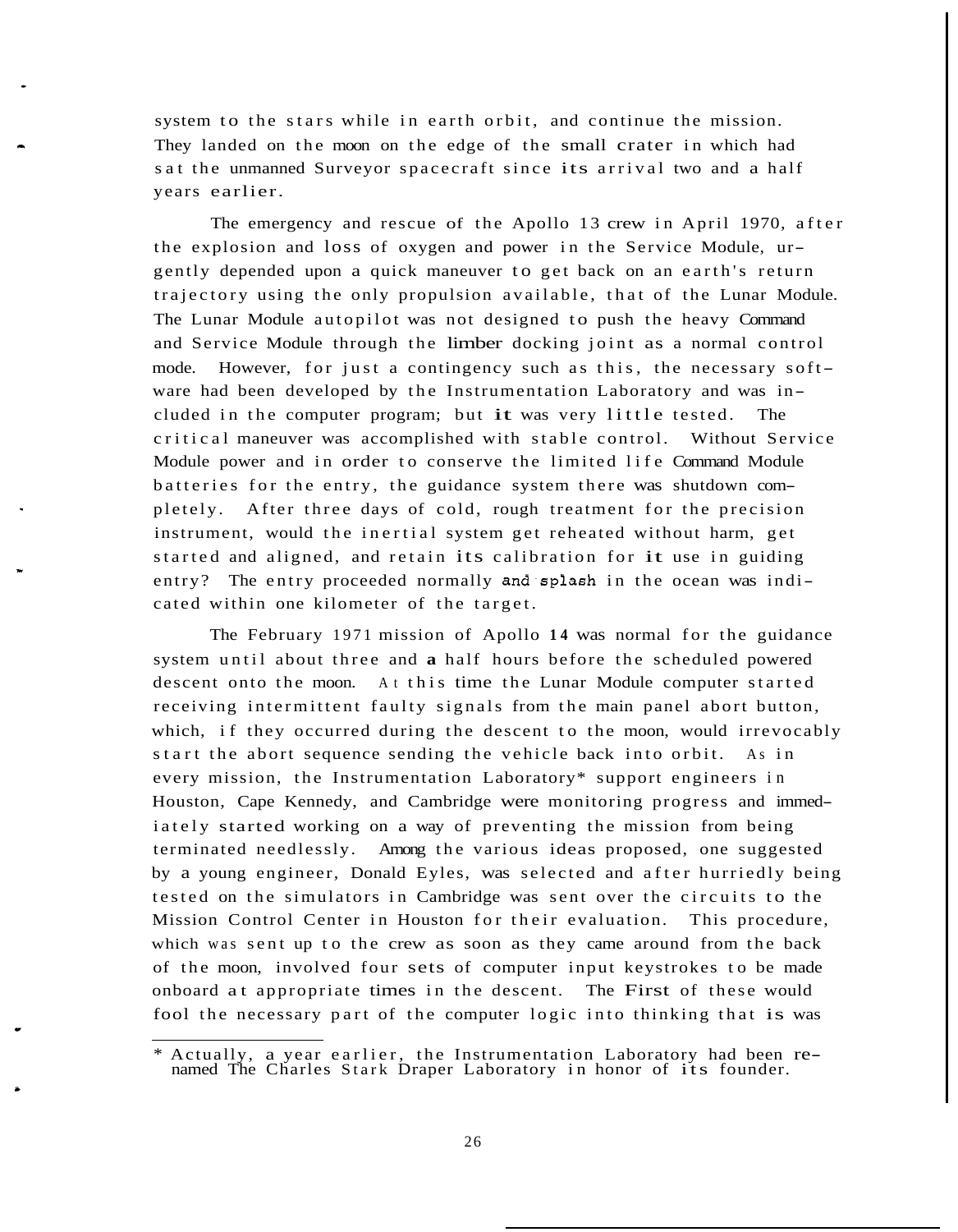already in an abort mode while the landing programs, nevertheless, would continue to bring the vehicle down to the lunar surface. The astronauts had only 10 minutes after receiving this computer reprogramming procedure before they had to start their descent. They accepted it: and the landing went flawlessly, exactly to the planned spot on the moon.

There were three more lunar landing missions, three earth orbital visits to the Skylab, and the rendezvous with the Soviet cosmonauts in Soyuz. Although the Apollo guidance, navigation, and control system contined to get involved in the unexpected, any further account would be anticlimactic to the dramatic saving of the Apollo 14 and its objectivethe landing of men on the moon. There were<br>visits to the Sky<br>Soyuz. Although<br>tined to get invo<br>anticlimactic to<br>the landing of me<br>Comment<br>This accoun

### Comment

This account is written from the point of view of one who experienced the hectic but exciting years. The intent was to underline significant events and ever-changing design emphasis and to support this with limited anecdotal items and reminiscences. An enormous amount of material has been left out for practical reasons, and many worthy names regretfully remain unmentioned. Technical details have been deliberately played down: they can be found in the bibliography. The overall message is simple: In an incredible and audacious task, the landing of men on the moon, the guidance equipment for the mission was created out of primative principles, prolific imagination, and a lot of hard work.